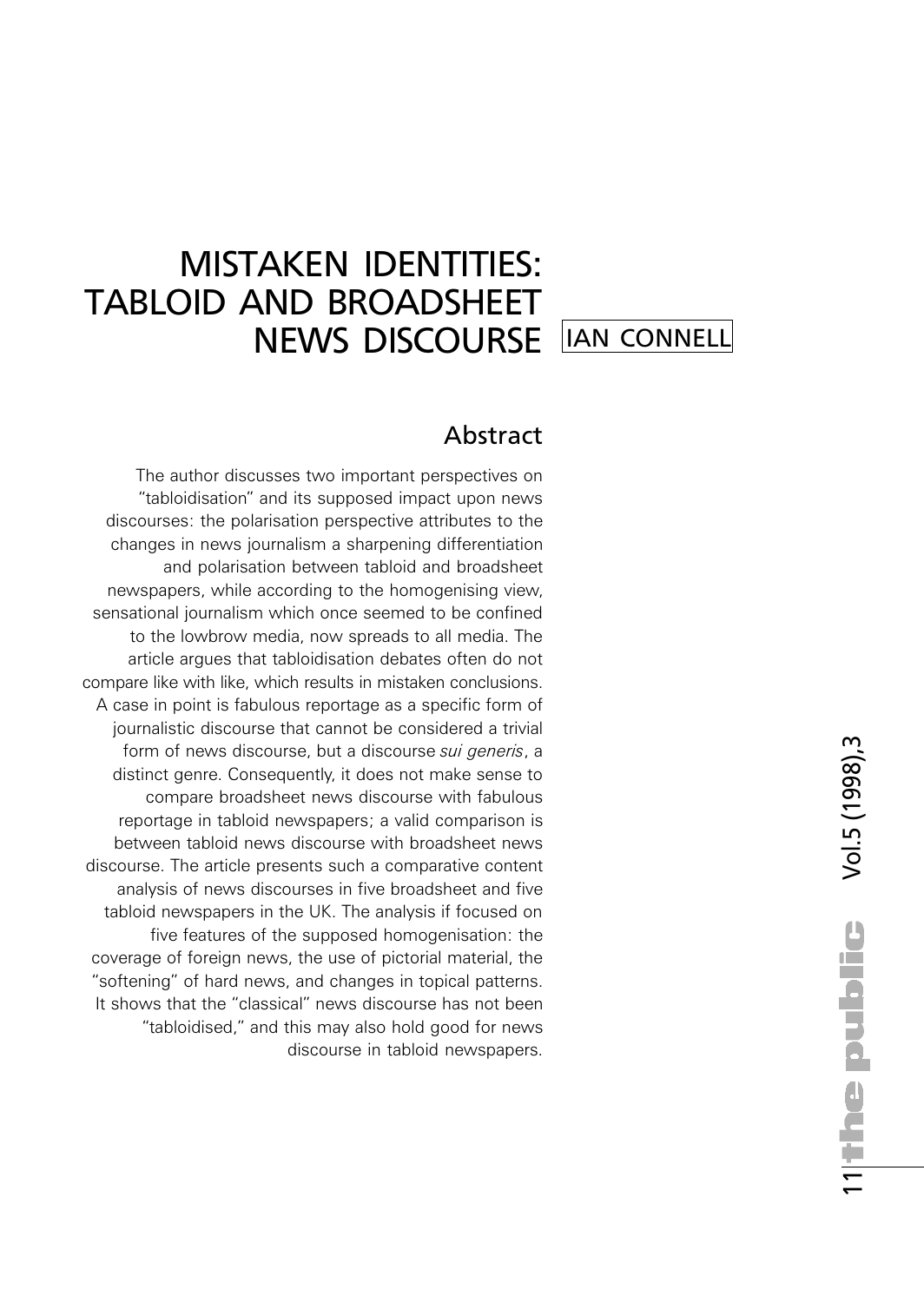## Introduction

In this essay I wish to discuss two important perspec-tives on "tabloidisation" and its supposed impact upon news discourses. I would like to suggest news discourse in tabloid newspapers is not what they have represented it to be, and not as different from news discourse in broadsheet papers as they have proposed. This does not mean, however, that as one of these perspectives asserts, news discourses in the broadsheets have been "tabloidised." The misrepresentations have arisen, I think, because neither has compared like with like.

News discourse is, of course, not the only one to be found in British daily newspapers. There are several other orders of discourses in both tabloids and broadsheets, some of which I have referred to as fabulous reportage (Connell 1992). Fabulous reportage is not the debased and trivial form of news discourse that it has been made to seem. While it has some things in common with news discourse, it is not identical to it. Crucially it strikes me as having quite different communicative purposes, which for Swales, who has suggested that "the principal criterial feature that turns a collection of com-municative events into a genre is some shared set of communicative purposes (1990, 46), would be sufficient for it to qualify as a distinct genre. News discourse and fabulous reportage are distinct species or genres of jour-nalistic writing.

Typically however it, rather than tabloid news discourse, has been compared with broadsheet news discourse, which is almost like comparing cartoon strips with essays on the globalisation of economic affairs, and regretting the former is not like the latter. The common assumption that fabulous reportage is a vulgar or degraded form of news discourse has, I would suggest, been the source of much confusion. Fabulous reportage does not pretend to be news discourse, and should not therefore be measured by the same criteria that we would wish to apply to news discourse. The main points about fabulous reportage that I shall attempt to develop and illustrate here are, first of all, that it is not just distinctive of broadsheet news discourse, but *also* of tabloid news discourse. Secondly, there is little evidence to suggest that it has transformed, still less contaminated, the popular tabloids' news discourse, which remains much closer to broadsheet news discourse than is usually thought to be the case.

## Tabloidisation

Briefly stated, I understand the term "tabloidisation" to have been used to designate a series of processes that are transforming supposedly rationalist discourses into sensationalist discourses. There are, perhaps, several related processes involved, and they have not been just recently active. In the context of journalism, that which has been, at its best, a predominantly *reporting* discourse seems to have been steadily and progressively transformed into something akin to narrative discourse.1 A species of report writing is becoming, or has largely already become, a species of story telling. It is now taken for granted, by both academics and many professionals, that news journalism generally consists of "stories" that exhibit "characters" and fairly conventional plot structures (Jacobs 1996).

It has been a long time since newspapers were vehicles for report writing alone, if indeed they ever were. Some are concerned, however, that as there appears to be a greater need for the navigational functions of "classical" journalism (Bardoel 1996), the conditions in which it is practised have become such that it is no longer equipped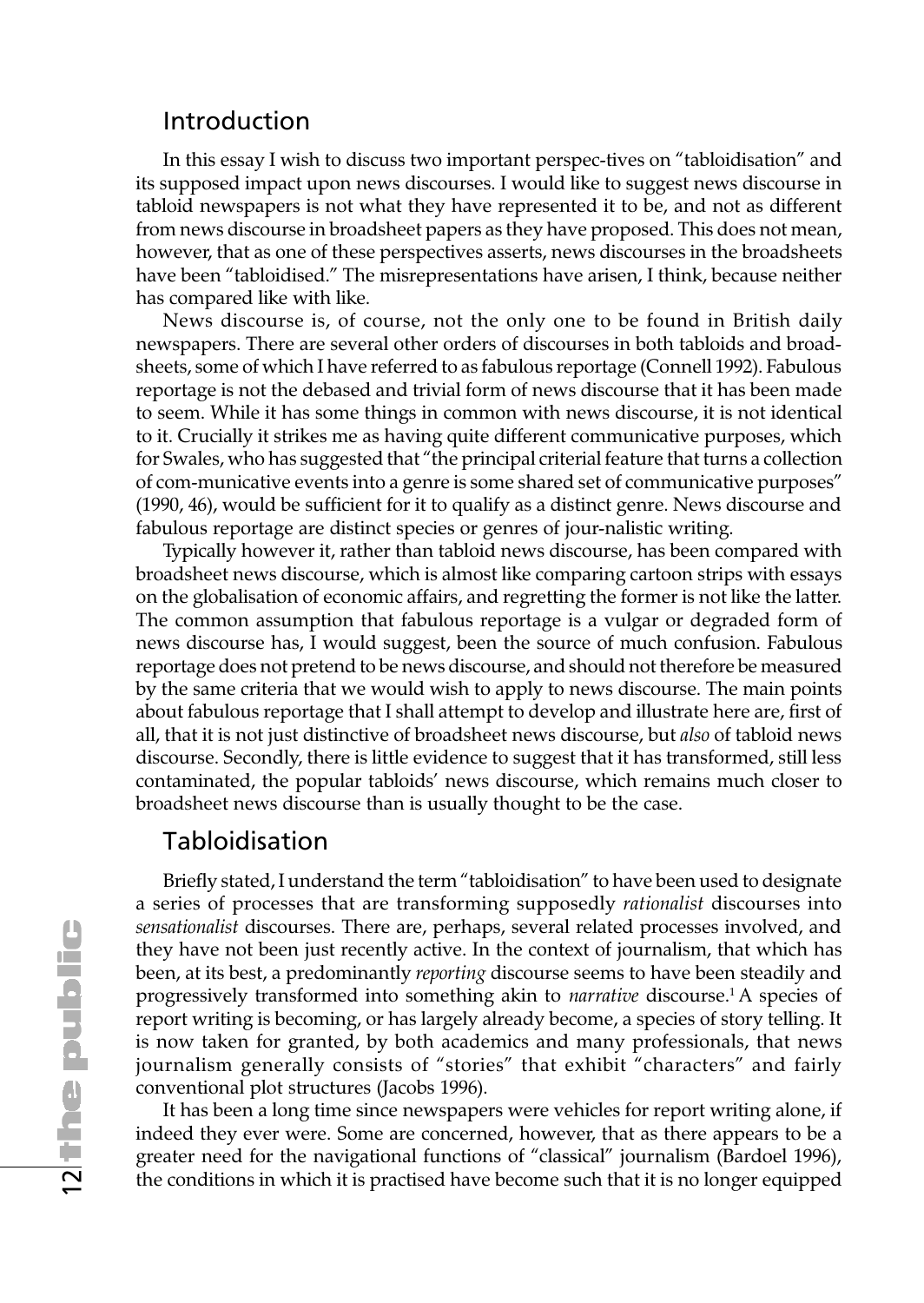$\overline{3}$ 

to take on that responsibility. In both press and broadcasting, other, instrumental forms of journalism are in the ascendancy and threaten the capacity of "orienting" journalism whose functions are, ideally, to provide background, commentary, explanation, aggregation and civic correlation (Bardoel 1996; Blumler 1992). In newspapers, there is a growing amount of procedural writing (how-to-do-it writing, for example, articles on how to get the best from particular products or services or on how to improve this or that aspect of our lives). Allocutionary or hortatory forms of writing have escaped the confines of editors' columns and in so doing have been transformed to become pep talk on our styles of living, what Eide (1997) refers to as "service journalism" or exhortation to support this or that "good" cause. But, so it seems, these genres do not merely co-exist with sober report writing. Not only are they eroding the space or airtime it occupies, they are also transforming it so that news journalism is progressively becoming a hybrid discourse — a combination of at least expository-explanatory and narrative forms with, perhaps, a dash of hortatory discourse. Residual forms of analytical and synthesising news journalism still exist (the BBC's Panorama, for instance), but their marginal standing is reflected in the qualifiers "traditional" or "classical" that are used to describe them.

Related to the "narrativising" of news discourse is the "conversationalising" that has also apparently overhauled it. If it once mirrored and reproduced the impersonal and authoritative forms associated with the official discourses of government, law and public administration, it now seems to emulate popular oral idioms. "Use the language of everyday speech, not that of spokesmen, lawyers or bureaucrats," commands The Economist's style guide (1997, 5), even although it opens with reference to analysis. Using some version of "the language of everyday speech" may be, however, a more general development. Norman Fairclough, for instance, has proposed that conversational discourse has been and is being projected from its primary domain, in the personal interactions of the private sphere, into the public sphere" (1992, 204). It has, he thinks, become a powerful model not just throughout printed news media and advertising, but also in the design of official documentation, encounters between professionals and their publics, and more generally in situations where the asymmetries of power and status are sharpest.

Moreover, while news discourse has long been regarded as one that has focused on the doings of significant individuals whose "newsworthiness" was granted by their public offices, it seems in more recent times to have become more thoroughly "personalised." In other words, it not only features individuals, it is now also grounded in "personal" experience, upon which it draws to make sense of (rather than to explain) what it can observe of the world. Again, it is not just that there are now many columns in which first person narrators recount their feelings and frustrations about the ups and downs of their everyday chores. It is moreover that conventions of personalised narrative have begun to make inroads on news discourse, in which the reporting voice has been impersonal and often anonymous, even if its forms of appearance there are still somewhat muted. Authorial views may there not yet be marked by the use of such phrases as "What I think / feel about this is..." but instead by the use of "intensifying lexis" (White 1997) or "attitudinally loaded lexical items" (Eggins and Martin 1997).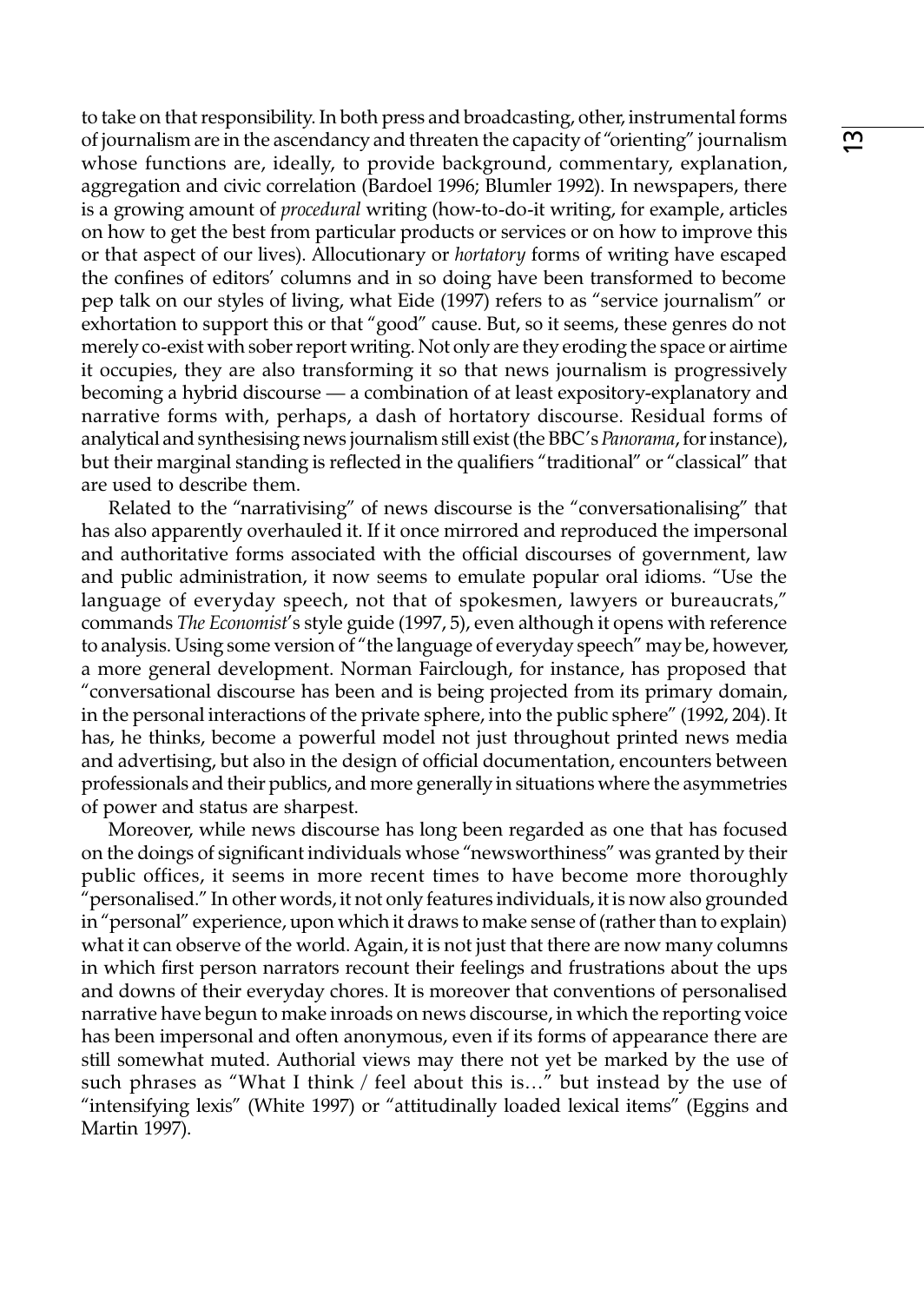### Breaking Out or Growing Apart

The two perspectives upon which I wish to comment do not necessarily reproduce all of these attributes in their accounts of tabloidisation. Both would probably accept, however, that its hallmarks include sensationalism and a linguistic, as well as an ideational populism. Fundamentally, both use "tabloid" journalism as a shorthand means to represent processes that are not only distinctive of, but also undermine the rationalist and enlightening potential that has long been so frustratingly attributed to news discourse. Both, for different reasons, assume that where these processes have been accomplished, the outcome is a "sensationalist" discourse. Both also assume that its bearers (producers and consumers for whom the tabloidised genre has become their salient model of reading, writing and viewing), are prevented from becoming aware of themselves as anything other than driven by their elemental emotions, or as tossed hither and thither by indifferent and fateful forces (Curran and Sparks 1991).

What mainly interests me, however, is their radically different perceptions of the direction in which news journalism appears to have been headed over the course of the last couple of decades. One attributes to the changes a sharpening differentiation and polarisation, and the other a growing homogeneity. In the latter, sensational, populist journalism, which once seemed to be largely confined to the papers and magazines read and the programmes watched mainly by working class consumers, now appears to have a wider reach.<sup>2</sup> It has spread to and "contaminates" all news media, those broadcast as well as those published creating as it has done so a new genre sometimes referred to as "infotainment." The other perspective accepts that the news business has become evermore fiercely competitive, but suggests there has been simultaneously a fragmentation of the markets for news. This may have resulted in tabloid newspapers becoming more intensely or outrageously sensational and populist, but it has not led to a generalisation of their practices across the entire field of newspaper journalism. There has been instead a polarisation of news discourses. So, while there is some common ground between them, especially on their evaluation of the worthiness of tabloid journalism, the homogenising point of view (as represented below by Bob Franklin's work) and the polarising one (as represented by Colin Sparks' work) offer quite distinctive accounts of current developments.

#### Homogeneity

Bob Franklin's (1997) study of British news media strikes me as a good example of the homogenising view. Borrowing from Malcolm Muggeridge, he has referred to the major trends of tabloid journalism as "newszak," that is news that has been converted into entertainment, and distinguishes it from "a campaigning and crusading traditional of popular journalism" which newszak has perverted. The main distinguishing features of this style journalism are its "insensitive conjoining of the sentimental and the sensational, the prurient and the populist" (1997, 3). References to "sensational humaninterest stories," "populist style," "a prurient obsession for sexual detail" and "a schoolboy's reliance on puns" occur throughout the book. Bob Franklin does not like "newszak," and what concerns him is its seeming spread to broadsheet newspapers, giving rise to what he calls "broadloid" journalism.

He asserts that the news discourses of the broadsheet press and television have adopted "the tabloid agenda." "Broadloid" journalism has much in common with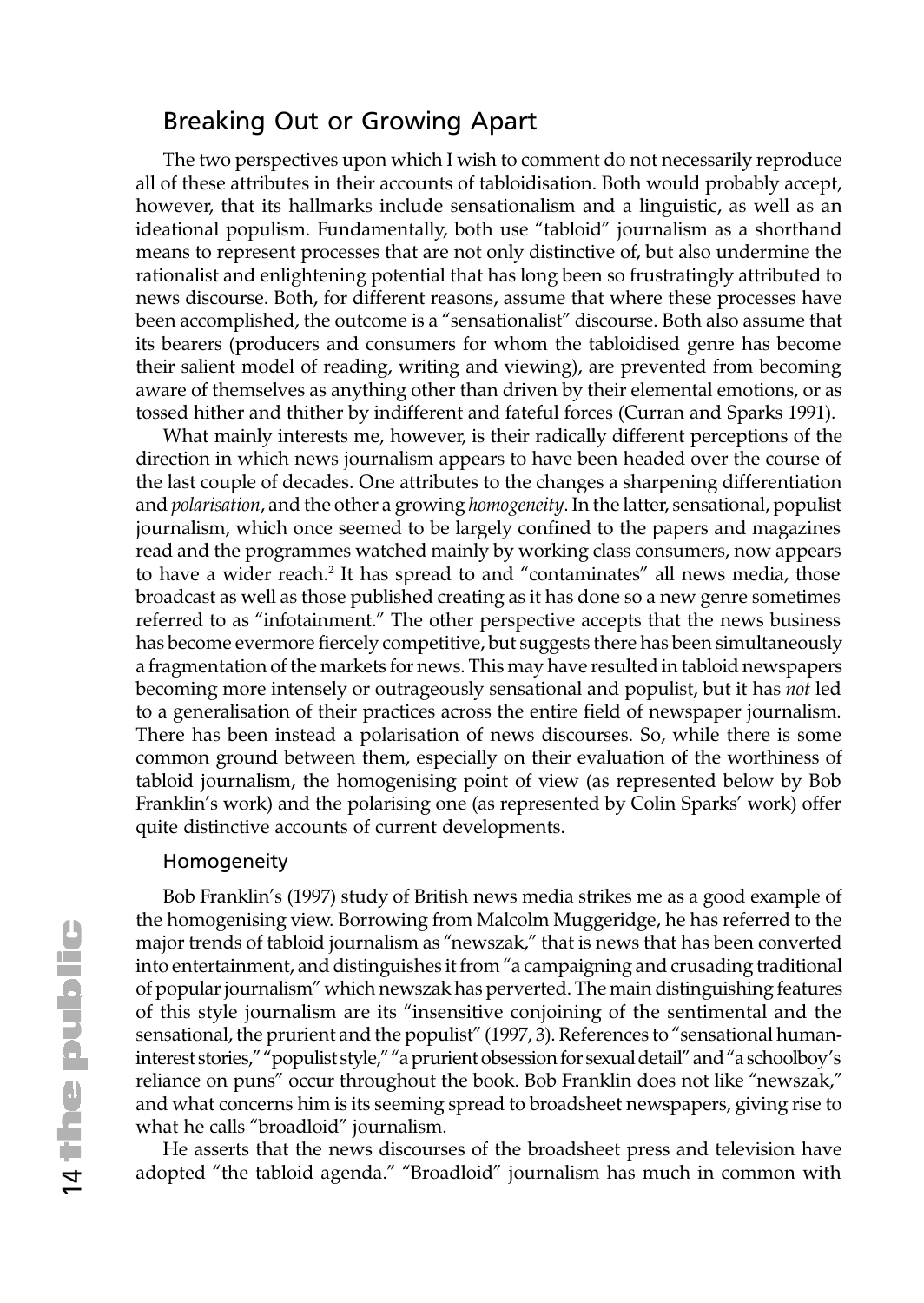newszak, and is being moved closer to it, though there are still some distinctions between them. Broadsheet front pages now mimic those of the tabloids with similar banner headlines, "alliterative and "punny" headlines, large print, less text, shorter words, bigger pictures, colour pictures and more of them" (Franklin 1997, 7). It is the changes that have been made to broadsheet contents, however, which most exercises Franklin's critical concern.

In his view of developments, there has been a general retreat from investigative journalism and the reporting of hard news stories, together with a wholesale change in editorial priorities. In British broadsheet, or "national morning quality," papers (the Guardian, Daily Telegraph, Financial Times, Independent and The Times), there is now less news, especially foreign news, parliamentary news and investigative stories about foreign and parliamentary matters. As to the retreat from international news, he agrees with Anthony Sampson that the wider world now appears to be disappearing from sight in the British press. Worse than this Franklin would have us accept that what foreign news remains is only that which can be given a human-interest spin and can be pictorially enhanced. Pictures of the suffering — starving and dying children, limitless victims of landmines, an endless trail of "helpless refugees" — are said to "litter the pages of newspapers." Furthermore, broadsheets now allocate a high priority to stories that would have previously been dismissed and disdained as "merely" tabloid stories and are including many editorial features that previously were the exclusive preserve of the tabloids. So, they publish their own versions of the tabloid "problem" page," and Franklin cites the Private Lives column in The Guardian as an example. The vacuum created by the apparent retreat from "serious," investigative journalism has not, in Franklin's view, been wholly filled with exactly the preferred contents of British tabloid papers, but also by the opinions of "generalists, would-be renaissance figures, and members of the popular literati who routinely appear as guests on late-night chat shows and arts programmes." In this account, then, broadsheet papers have adopted "the tabloid agenda," which Franklin depicts as a wholesale move "downmarket" to the gutter, but they appear to have made it their own in some respects.

#### Polarisation

Colin Sparks points us in a different direction. Like Raymond Williams, he has proposed that the British press has been polarising "between the quality and the popular, at the expense of those middle papers which we might term the 'serious popular (1992, 37). One has to wonder a little about the accuracy of this, given that Williams had observed a "marked tendency, since the war, to split up general material into particular interests and tastes, rather than covering a general field in a single magazine or service" (1962, 88), and suggested a growing divide between "quality" papers and "popular" papers together with the steady disappearance of "middle" papers. When will those "middle" papers disappear? It may be, as Colin Sparks himself has suggested, the process has a much longer history than is usually thought. Anyway, those "middle" papers have not disappeared, however, nor has there been a steadily progressive decline in their circulation.

That aside Colin Sparks has drawn attention to a further distinction not so evident at the time Williams had been writing. He has likened publications such as the Financial Times, and Wall Street Journal, which produce international editions, to the major US news magazines and the British based Economist (1988, 218-219) and has suggested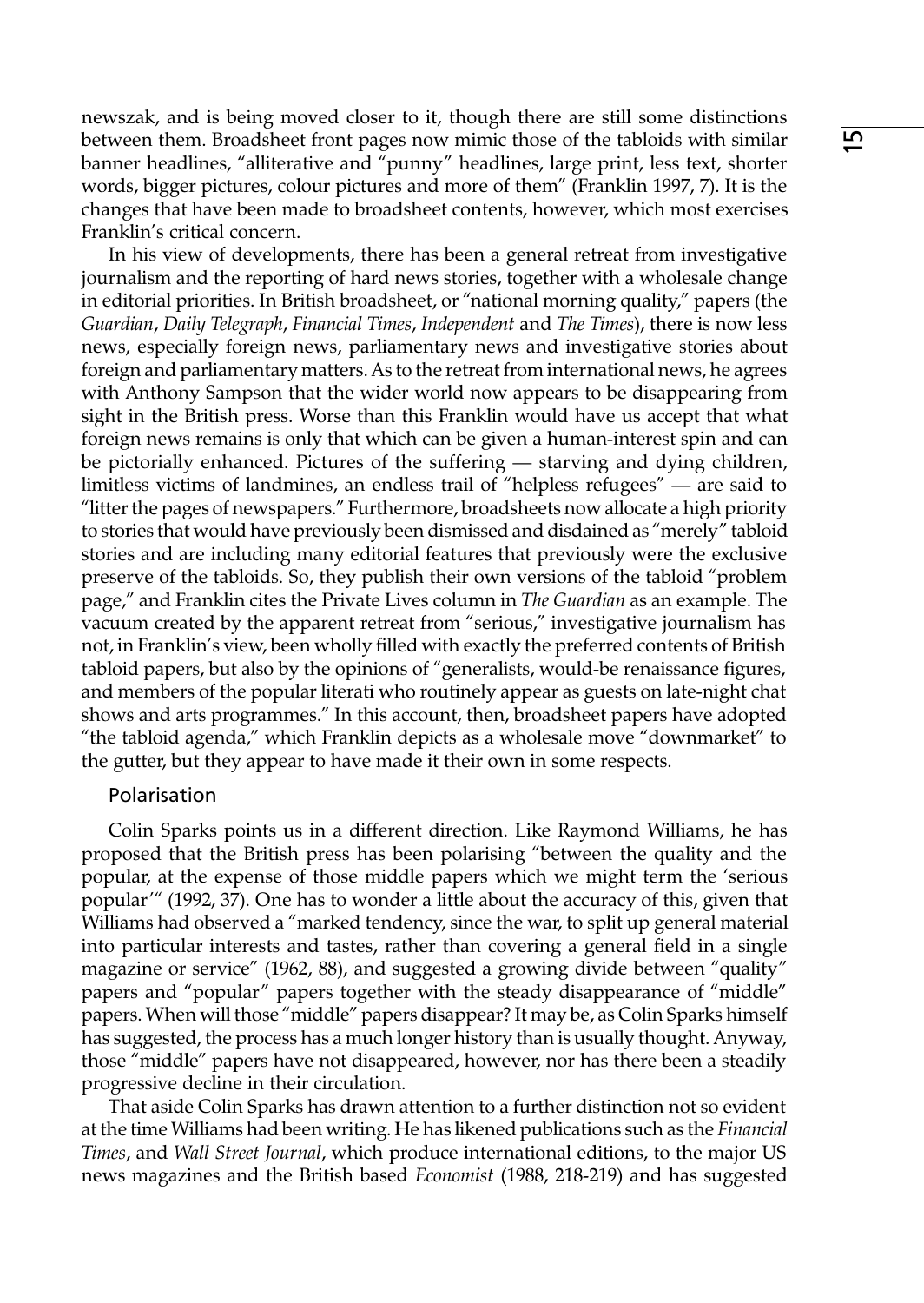that they have formed a distinctive internationalised press. This press operates with "a more global sense of news," and appears to serve a supranational, cosmopolitan readership, one that has been formed with the apparent "globalisation" of economic activities. In this account, if tabloidisation were to be regarded as a progressive process it would be only in respect of popular publications and programmes as they attempt to outstrip one another in the necessarily perpetual process of maintaining market positions. It is precisely the consequences of this, and what it seems to entail for our sense of each other and our social relations, which have been among his main concerns.

In Colin Sparks' account the agenda of tabloid journalism remains essentially as it was when Williams was writing about it, that is, filled with crime, sex, sport, personalities, entertainment and pictures (Williams 1962, 90). If tabloid papers have not by now banished political-economic content, they have been steadily marginalising it. He and James Curran argue (1991) that the British tabloids' concentration on humaninterest material and entertainment is "almost" exclusive and has robbed readers of the choice of reading news about political, social and economic affairs — "news in the traditional sense of the word." They have judged it to be a press, effectively devoid of political-economic information, and therefore a press that dissolves hierarchy and class.

Polarisation between tabloids and broadsheets does not mean that they have split apart. There is talk of a "press spectrum," which carries with it the notion that a common thread connects the ends of the spectrum. It implies the existence of a formal and perhaps also ideological unity that holds the spectrum together. So, tabloid and broadsheet news discourses might be species of the same genus. If they have been growing apart, there still remain sufficient fundamental similarities between tabloid and broadsheet news discourses to allocate them to the same set, or to see them as points on the same spectrum.

Because of this, there is a further position worthy of note. Anthony Smith suggested, some time ago, that modern circulation management has had both a polarising *and* a homogenising effect. He accepts "the solidification of the dichotomy between "quality" and the "popular" in journalism" but sees it as coupled with "competition taking place mainly, though by no means entirely, between newspapers within one group rather than between the two" (Smith 1978, 203). For competitive reasons, newspapers have devised forms and political positions which would help them each make inroads into the readerships of other papers" (Smith 1978, 202), whilst at the same time differentiating themselves from those papers whose readerships are out of reach. In short, in this cultural sphere as in others, commercial competition would seem to have driven near competitors to adopt very similar if not the same formal strategies. This, however, would place tabloid and broadsheet news discourse in different camps, and for reasons I shall come to I don't think this is right.

#### Making Sense or Explaining

A further difference between the two perspectives is the extent to which tabloidised news is perceived to offer explanation or simply settle for making sense.

Abstractly and ideally news discourse ought to be an expository  $-$  explanatory one, hence the widespread reference to news reports. It should describe how things appear to be, and should moreover attempt to explain them with reference to the social forces and historically inherited structures that organise social affairs. This "rationalist" view of journalism does, of course, accept that all our social doings are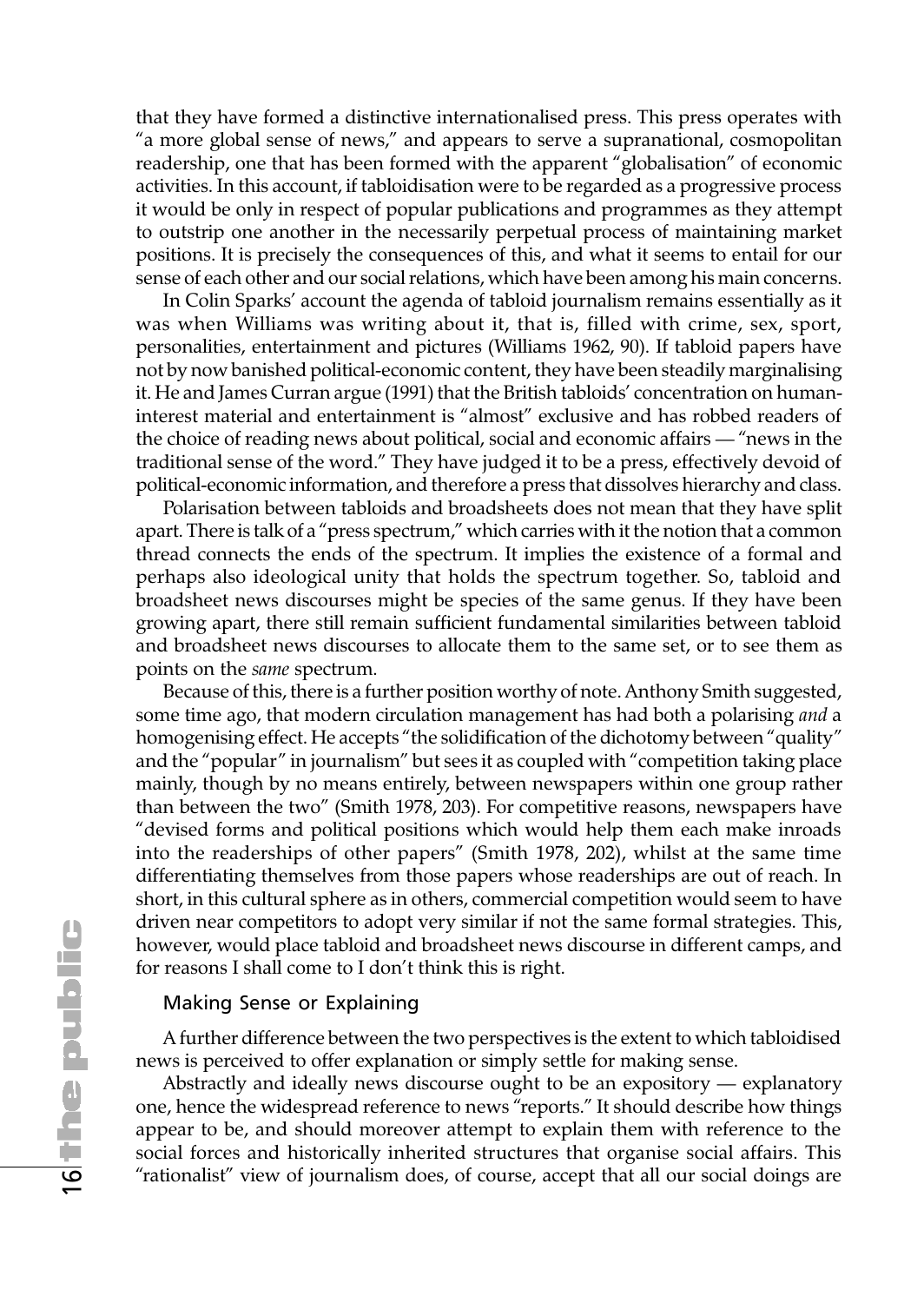ultimately explicable, however difficult and complex that may be to do. It holds that there is an underlying unity to our bitty, fragmented lives, and that it is indeed possible to reconstruct that unity in all its complexity. Not much current journalism apparently does so, however, even in the broadsheets, which at best and only "at the surface level

of the reader" (Sparks 1992, 39). Tabloidised news is considered to be the furthest removed from it. It is widely assumed that "measured judgement has succumbed to sensationalism" (Franklin). Graham Murdock (1992) thinks this can be attributed to advertisers' need for mass sales, which he claims has "deformed public debate by pulling the popular press towards sensationalism." The British popular press was, however, probably already well down this road before feeling the full impact of commercial forces, but had gone down it for political and ideological reasons.<sup>3</sup> The sensational can be so pervasive that tabloidised news is judged to be anti-rationalist. It can, at times, pronounce a situation beyond all explanation, and deride any attempts by others at explanation. It has clearly been more than tempting to think that tabloid writing does not offer explanation at all, but instead habitually evokes emotional response. So, for example, the purpose of international news that focuses on those suffering the effects disasters or conflicts is, according to Franklin, "less to inform than to elicit sympathy  $-$  a collective 'Oh how dreadful'  $-$  from the readership" (1997, 8), which is, of course, in his account a matter of concern.

provide a fragmented picture of the world in which coherence and totality is the work

Colin Sparks, however, accepts that tabloid journalism does engage in explanation, but is critical of the nature of the explanation he thinks it customarily offers. The tabloids' preferred choice of entertainment and sport, and of the wayward doings of personalities rather than institutions not only betrays a form of attention that is  $\mu$ <sup>a</sup> massively and systematically 'depoliticised'<sup>"</sup> (Sparks 1988), but also one that is entrenched in experience. It does not, and quite possibly cannot, go beyond immediate experience. So, when explanation is attempted it is only in terms of the personal, or of a "sense" of things that is frequently projected as common, as that which "we all already knew." In the face of reported situations that appear to defeat understanding, they are resolved if not explained by invoking "the arbitrary and anarchic unpredictability of chance" (Curran and Sparks 1991, 230). So, Colin Sparks, concludes that a "popular conception of the personal becomes the explanatory framework within which the social order is presented as transparent" (Sparks 1992, 39).

### Just What Differences Are There?

I am not convinced. Popular tabloids have not evacuated news discourse whose topics are political-economic in the narrower sense employed by Colin Sparks, and the forms of attention it brings to them are normally quite similar to that brought by the broadsheets. In both, there is still a considerable volume of news that has all the hallmarks of traditional or "classical" news discourse. For reasons I shall go into in a moment, it seems to me also that there is still a considerable amount of international news in British broadsheets and British tabloids, and that international news is not as Franklin has described it. Let me turn first to the matter of international news.

International News. On the evidence of a recent study of international news in the British and Polish presses (Connell et al. 1996) it would seem that Franklin exaggerates the retreat from the coverage of foreign news, and misrepresents the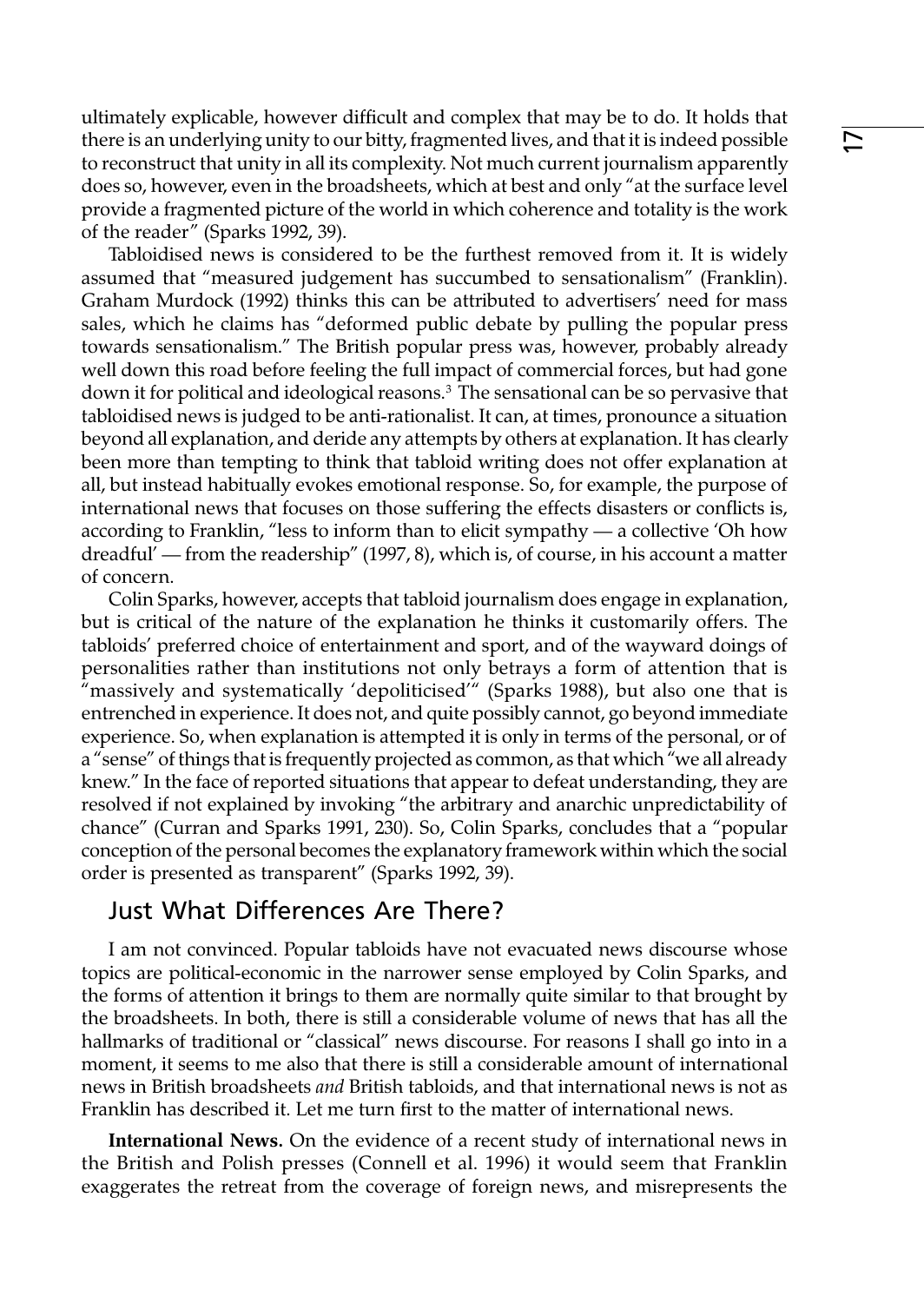character of what remains. The study was not an historical one, thus it is not possible on the basis of its results to say that there is now more or less international news than there was a decade or so ago. Nevertheless, there was a substantial amount of foreign news in the British press. The study recorded 10,877 items of international items<sup>4</sup> during the period of the survey.5 The British publications contributed the majority of items (51.8 per cent). The data collected does allow conclusions to be drawn about the character of news discourse.

The Financial Times, was by far the most internationally oriented British publication. International items in it accounted for 13 per cent of the whole sample, and for one quarter (25 per cent) of the British total ( $n = 5,639$ ), which was five times greater than the mean share (5 per cent). The mean share of international items for each set of publications was the same (5.0 per cent), but there was a notable difference in the standard deviations, 6.1 per cent in the British case, and 2.8 per cent for the Polish publications. This indicates the degree to which international items were less evenly distributed across the British publications than across the Polish ones, and something of the degree to which the majority were concentrated in just two British publications, The Financial Times and the Economist. Together they contributed 36.4% of the international items.

This would lend support to Colin Sparks' case that these two could be regarded as examples of an international, cosmopolitan press, were it not that the British tabloids would have to be similarly regarded given the degree to which their items featured topics from cosmopolitan popular culture. The British tabloids were not devoid of international news, although there was considerably less of it  $\overline{\phantom{a}}$  The Sun (2.4% of the British total), Daily Mirror (2.1%) and Daily Star (3.0%). The majority of the items they carried featured cultural and human-interest topics, rather than political-economic ones.

Illustration. It has been proposed that there is a now greater use of pictorial material by broadsheet newspapers, and consequently fewer words. Some might be tempted to suggest that this mirrors a shift in the relative salience of semiotic modalities from verbal to visual semiosis. It may be so. The international items published during the survey period did not, however, seem to mirror this trend, and did not rely on accompanying pictorial or other illustrative material to the extent implied by Franklin. Indeed, the majority of the international items (60.8%) in the British press were not illustrated.

While the absence of illustration was a feature of both broadsheets and tabloids, considerably more broadsheet items were published without illustration. With the exception of the *Independent*, the proportion of items illustrated in the other broadsheets was a good deal smaller than the proportion for the sample as a whole. The least illustrated of all were those in The Financial Times, nearly three quarters of which (74.8%) appeared without illustration.

|                            | Total        | Financial<br>Times | Independent | Dailv<br>Telegraph | Guardian    | Times       |
|----------------------------|--------------|--------------------|-------------|--------------------|-------------|-------------|
| $N = 100\%$<br>Illustrated | 5639<br>38.9 | 1411<br>25.2       | 543<br>42.4 | 530<br>30.9        | 586<br>29.2 | 540<br>37.4 |
| Not illustrated            | 60.8         | 74.8               | 57.6        | 69.1               | 70.8        | 62.6        |

#### Table 1: Illustration in Broadsheet Items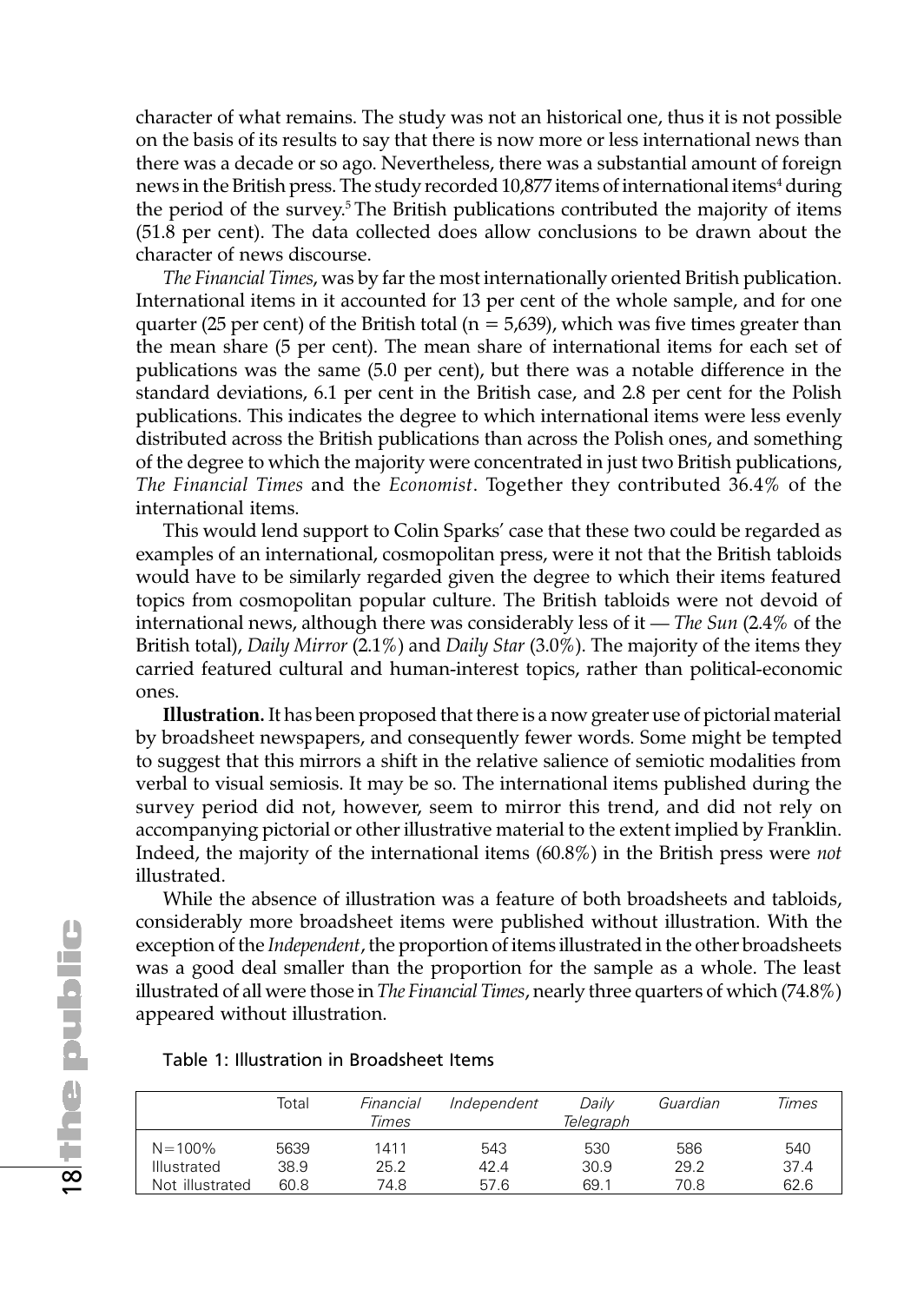Even in the Independent, the broadsheet that pioneered a greater use of pictorial material, the majority of international items were not illustrated.

|                                                      |                      | Mid-market dailies  |                     |                     | Popular Dailies     |                     |  |
|------------------------------------------------------|----------------------|---------------------|---------------------|---------------------|---------------------|---------------------|--|
|                                                      | Total                | Daily<br>Express    | Daily<br>Mail       | Daily<br>Star       | Daily<br>Mirror     | The Sun             |  |
| $N = 100\%$<br><b>Illustrated</b><br>Not illustrated | 5639<br>38.9<br>60.8 | 209<br>63.2<br>36.8 | 211<br>53.1<br>46.9 | 169<br>44.4<br>55.6 | 118<br>42.4<br>57.6 | 134<br>45.5<br>54.5 |  |

#### Table 2: Illustration in Tabloid Items

Interestingly, The Economist, arguably the most analytical of the British publications, was the one in which items were most likely to be illustrated. Just over 60 per cent of its international items were illustrated, normally with charts and diagrams, however, rather than with pictorial material.

In the popular tabloids too the majority of items were without illustration, although the differences between those illustrated and those not were generally smaller than with the broadsheets. The only daily papers in which the proportion of illustrated items exceeded those not illustrated were the two mid market dailies, the Express and the Daily Mail.

Tabloidising "Hard News." Another feature of the homogenising case is that there has been a "softening" of hard news stories. As we have seen, Franklin argues of the remaining international news that it prefers a human-interest angle. What evidence is there for this proposition?

The comparative study on which I am drawing collected data for topic. Coders classified stories with reference to a list of specified topical categories that included "human-interest" (see below). An item would be classified as articulating a humaninterest topic when it focused on everyday life, lived experiences or human costs. Not surprisingly, coders found it difficult to specify just one topic as the main one of the stories they were reading. They were allowed, therefore, to nominate up to three candidates as main topics, and so it is possible to say whether a given story combined a political topic, with an economic one, and perhaps also a human-interest topic. As it turns out, however, this is an unlikely combination.

Overall the results indicated that "politics" (defined narrowly to include references to actions of governments and political parties) was the most frequently occurring "main topic" in the UK press. There were differences, however, between the daily broadsheets and the daily tabloids. In seven of the British publications, all the daily broadsheets except The Financial Times and the political weeklies, politics was the most frequently occurring topic of international news, by a considerable margin. In the Financial Times, perhaps not surprisingly, economic topics (industry and agriculture) were the most frequent, followed by those on business.

In the popular and the mid-market tabloids politics was displaced as the most frequently mentioned topic by human-interest topics. Political-economic topics were clearly rarer in the popular tabloids than in the mid-market dailies, but they did still occur. They occurred less often than cultural topics (usually, stories focusing on events which had befallen "personalities" in one of the branches of the international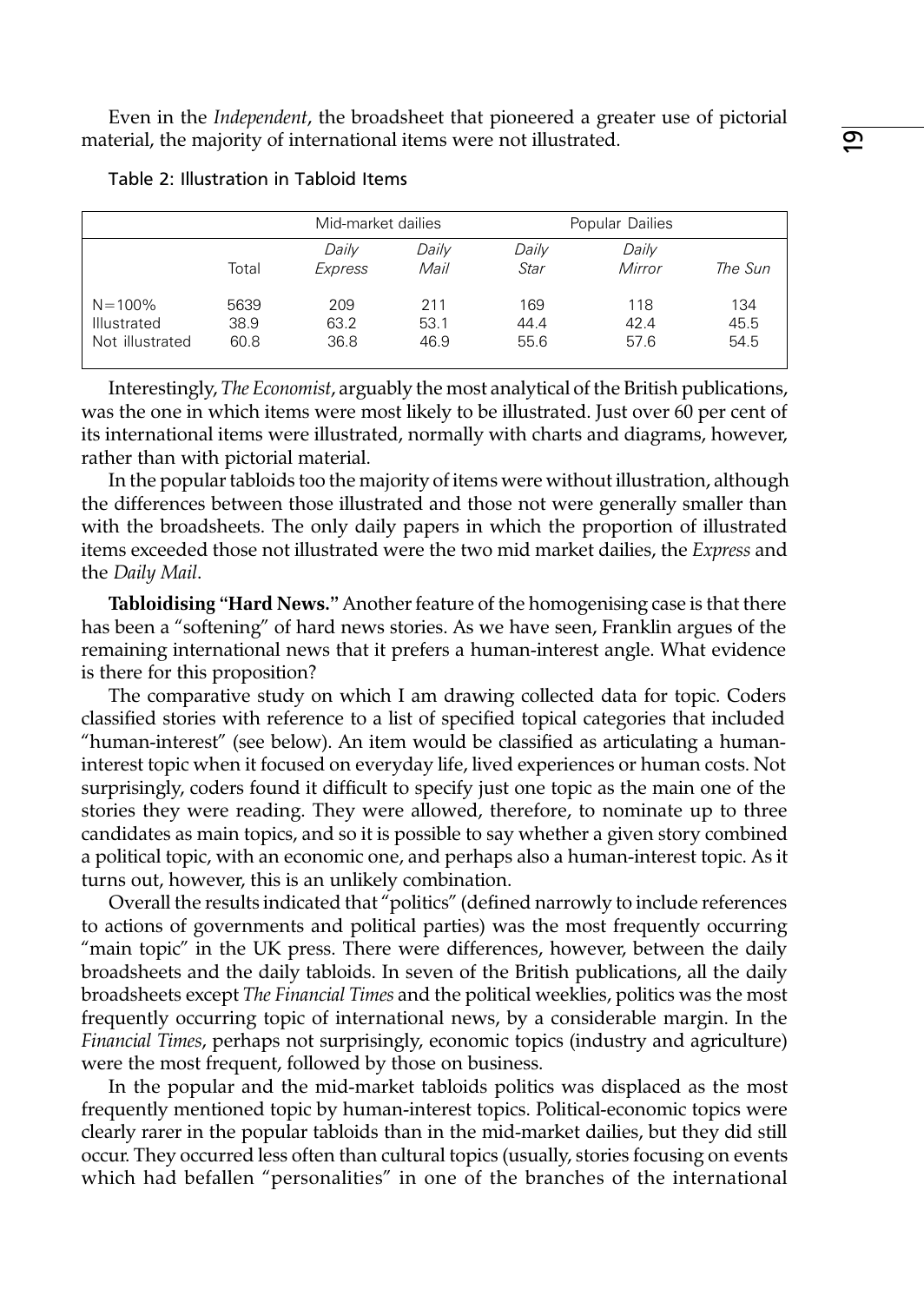| <b>MAIN TOPIC</b>         | All UKPublications |      |
|---------------------------|--------------------|------|
|                           | $\frac{0}{0}$      | Rank |
| Politics                  | 33.9               |      |
| <b>Business</b>           | 22.7               | 2    |
| Human Interest            | 15.2               | 3    |
| Finance                   | 13.8               | 4    |
| Social Issues             | 9.7                | 5    |
| Other <sup>6</sup>        | 9.6                | 6    |
| Industry/Agriculture      | 9.2                |      |
| Culture                   | 6.5                | 8    |
| Science & technology      | 2.6                | 9    |
| Religion                  | 2.3                | 10   |
| Mean                      | 12.55              |      |
| <b>Standard Deviation</b> | 9.64               |      |

|  |  |  |  |  |  | Table 3: Main Topics in British International Items |  |
|--|--|--|--|--|--|-----------------------------------------------------|--|
|--|--|--|--|--|--|-----------------------------------------------------|--|

entertainment industry) and miscellaneous other topics. Concentration on humaninterest material and "personality" news (subsumed within the cultural category) seems to be still largely a feature of the British tabloid press. Human-interest topics did feature quite prominently in two of the British daily broadsheets, The Times (15.2 per cent of its items), and The Independent (14.2 per cent, where in terms of frequency they ranked second after politics.

| <b>MAIN</b><br><b>TOPICS</b> | <b>Total</b> | Financial<br>Times |             | Independent |                   | Daily<br>Telegraph |      | Guardian |      | <b>Times</b> |      |
|------------------------------|--------------|--------------------|-------------|-------------|-------------------|--------------------|------|----------|------|--------------|------|
| $N = 100%$                   | 5639         |                    | 1411<br>543 |             | 530               |                    | 586  |          | 540  |              |      |
|                              |              | $\%$               | Rankl       | $\%$        | Rank <sup>1</sup> | $\%$               | Rank | $\%$     | Rank | $\%$         | Rank |
| Politics                     | 33.9         | 26.7               | [3]         | 43.3        | [1]               | 38.5               | [1]  | 45.9     | [1]  | 42           | [1]  |
| <b>Business</b>              | 9.2          | 14.1               | [4]         | 6.8         | [7]               | 6.2                | [7]  | 8.9      | [6]  | 5            | [8]  |
| Finance                      | 13.8         | 31.8               | [2]         | 11.8        | [4]               | 9.4                | [6]  | 3.9      | [8]  | 7            | [6]  |
| Economy                      | 22.7         | 50.7               | [1]         | 11.6        | [5]               | 17.2               | [2]  | 14.3     | [3]  | 14.1         | [3]  |
| Social issues                | 9.7          | 4.3                | [6]         | 10.7        | [6]               | 10.9               | [5]  | 15.2     | [2]  | 12.2         | [4]  |
| Religion                     | 2.3          | 0.1                | [10]        | 0.9         | [10]              | 1.1                | [10] | 0.2      | [10] | 0.7          | [10] |
| Culture                      | 6.5          | 1.9                | [8]         | 5.5         | [8]               | 3.8                | [9]  | 6.5      | [7]  | 6.1          | [7]  |

#### Table 4: Main Topics in Broadsheet Items

#### Table 5: Main Topics in Tabloid Items

| <b>MAIN TOPICS</b> | Mid- market Dailies<br>Popular dailies |      |                   |      |                   |      |                   |              |       |         |      |
|--------------------|----------------------------------------|------|-------------------|------|-------------------|------|-------------------|--------------|-------|---------|------|
| $N = 100\%$        | Total<br>5639                          | 209  | Daily Express     |      | Daily Mail<br>211 |      | Daily Star<br>169 | Daily Mirror | 118   | The Sun | 134  |
|                    |                                        | $\%$ | Rank              | $\%$ | Rank              | $\%$ | Rank              | $\%$         | Rank  | $\%$    | Rank |
| Politics           | 33.9                                   | 26.3 | [2]               | 23.2 | [2]               | 5.9  | [5]               | 11.9         | [3]   | 13.4    | [4]  |
| <b>Business</b>    | 9.2                                    | 5.3  | 7                 | 2.4  | [8]               | 2.4  | [7]               | 1.7          | [7]   | 2.2     | [8]  |
| Finance            | 13.8                                   | 4.3  | [8]               | 8.1  | [6]               | 1.2  | [9]               | 2.5          | [6]   | 5.2     | [7]  |
| Economy            | 22.7                                   | 7.2  | [5]               | 15.2 | $\lceil 3 \rceil$ | 5.3  | [6]               | 5.1          | [5]   | 8.2     | [5]  |
| Social issues      | 9.7                                    | 6.7  | [6]               | 10.4 | [4]               | 7.1  | [4]               | 10.2         | [4]   | 7.5     | [6]  |
| Religion           | 2.3                                    | 0.0  | [10]              | 0.9  | [9]               | 0.0  | $[10]$            | 1.7          | [7]   | 0.0     | [10] |
| Culture            | 6.5                                    | 12.0 | [4]               | 9.5  | [5]               | 19.5 | [2]               | 19.5         | [2]   | 17.9    | [2]  |
| Scitech            | 2.6                                    | 2.9  | $[9]$             | 2.8  | [7]               | 1.8  | [8]               | 0.8          | [8]   | 1.5     | [9]  |
| Human              | 15.2                                   | 34.9 | $\lceil 1 \rceil$ | 38.9 | [1]               | 56.2 | [1]               | 40.7         | [1]   | 38.8    | [1]  |
| Other              | 9.6                                    | 14.8 | [3]               | 15.2 | [3]               | 11.2 | [3]               | 19.5         | $[2]$ | 14.2    | [3]  |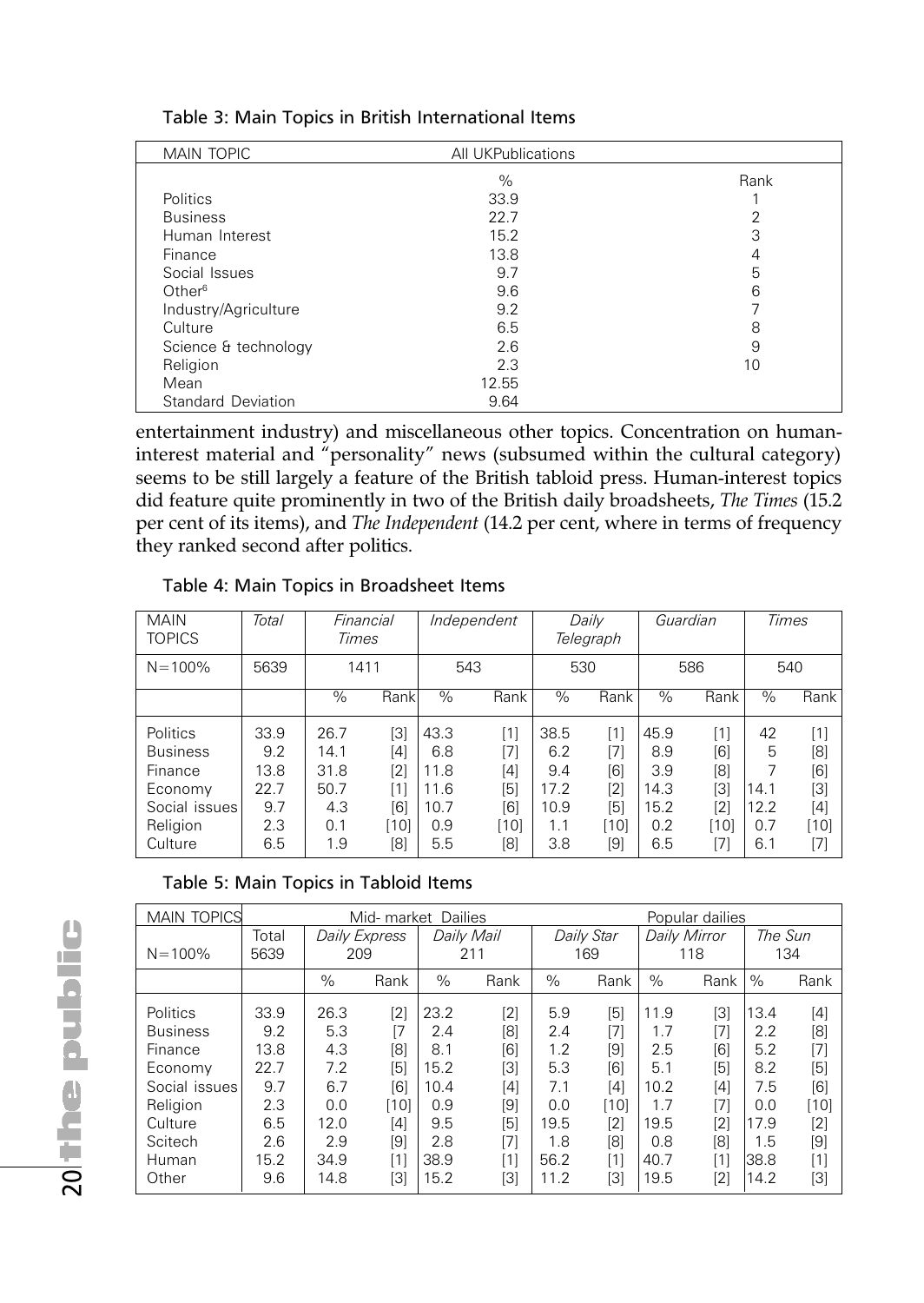Topical Patterns. Broadsheets plainly covered "traditional" contents, but did they give them a tabloid spin? Is there evidence of a combination of human-interest topics and political ones, as has been suggested? Well, there is some evidence, but it does not appear to be present in the tabloids.

Across the tabloids the topical categories normally associated with "hard news" politics, business, financial, and industrial  $/$  agricultural topics  $-$  appear to be kept quite *separate* from human-interest and cultural topics. Calculating the degree to which selection of hard news topical categories varied with the selection of human-interest and cultural topics produced quite high, negative values. So for instance, the correlation coefficient for human-interest and political topics was -0.81, for human-interest and financial topics it was -0.64, and for human-interest and business topics it was -0.40. Human-interest topics were more likely to be selected with cultural topics (cosmopolitan entertainment, fashion and sport) than with any other. If tabloid news discourse presented other topics along with a political topic these would most likely be drawn from within the familiar hard news set of topics.<sup>7</sup>

Another indicator of the detachment of political-economic affairs in the tabloids is the relative absence of reference to "ordinary people" in political items. Only just over 9 per cent of references to ordinary people occurred in tabloid political items. The distribution of ordinary people between political and other items in the broadsheets was more even: 37 per cent occurred with political topics, 67 per cent with one of the other topics. Tabloid "political" items largely featured prime ministers, presidents and members of parliament.

The British broadsheets have a different topical pattern, however. There, too, hard news topics accompany other hard news topics, but only in respect of economic topics in the broadest sense (business, financial and industrial/agricultural topics). Political topics were, however, *negatively* correlated with these economic topics.<sup>8</sup> In the broadsheets, so far as international news is concerned, there would seem to be a quite marked separation of the political and the economic, something not found in the tabloids. Political topics were, however, very positively correlated with social issue topics (0.95), with cultural topics (0.96) and to a slightly lesser extent with human-interest topics (0.88). While this looks like a pattern one would predict from the proposition that hard news in broadsheets has been "softened" by tabloidisation, it is not a pattern to be found in the British tabloids, and it is difficult to imagine, therefore, that it has been derived from.

### News Discourse and Fabulous Reportage

Tennis ace Steffi Graf is turning to voodoo to help her cope after the jailing of her manager dad for tax offences.

American soul trio TLC's former singer, Crystal, who left the group before they hit the big time is now a stripper in her home town of Atlanta.

Supermodel Cindy Crawford ordered a props man on the set of her first movie to write out 100 times "I must not call Cindy fat" after he teased her about her weight.

The Stinky Feet Society of America now claims to have acquired 3,000 members — but nearly all of them have been nominated by long-suffering partners.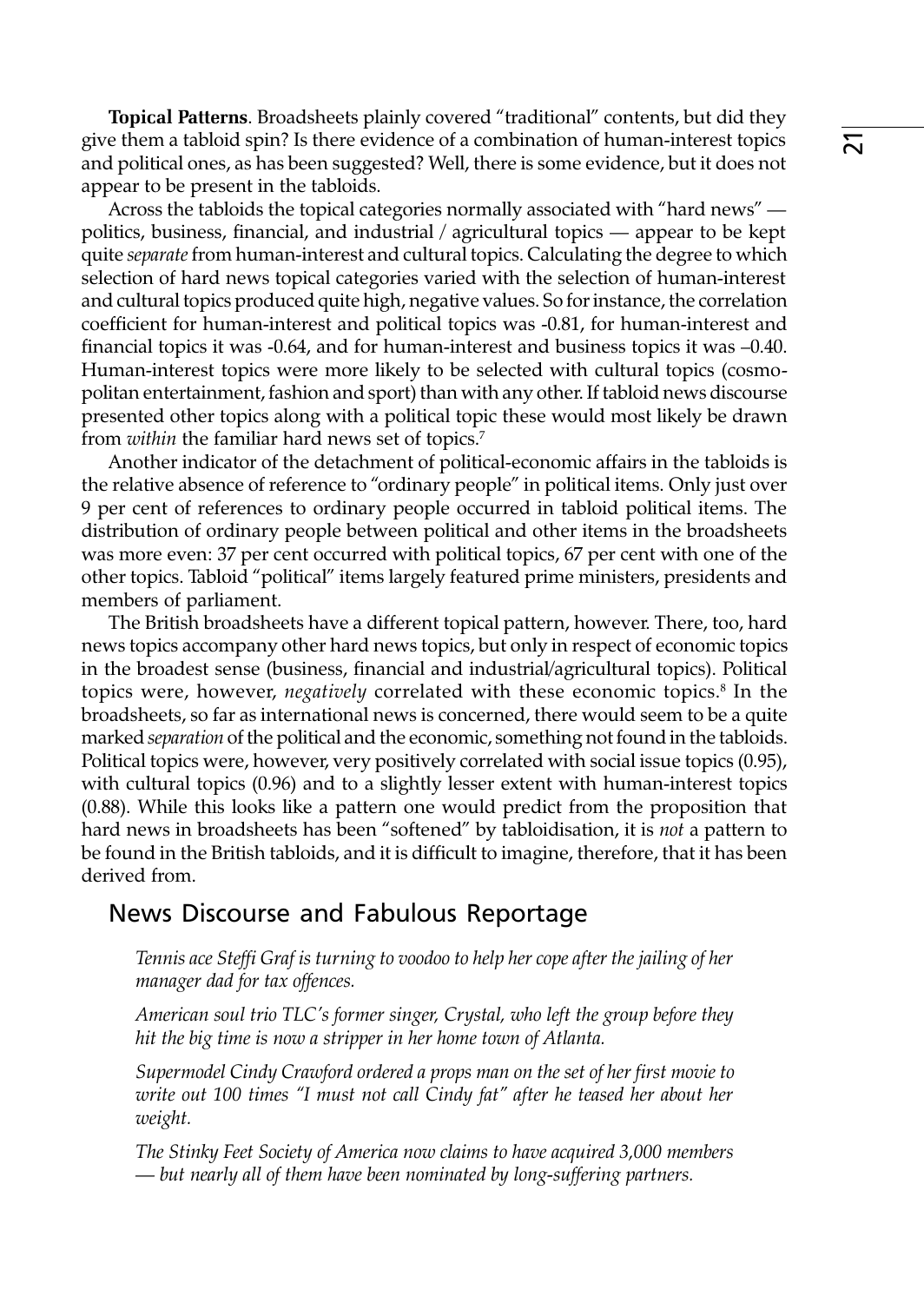These are opening paragraphs, elements from the nuclei<sup>9</sup> of some the items recorded during the international study to which I have been referring. Nuclei (headlines and opening sentences or paragraphs) establish core ideational and interpersonal meanings. Their satellites, subsequent paragraphs, do not usually introduce new meanings but qualify, elaborate, explain and appraise those already presented in the opening nuclei.<sup>10</sup> The core meanings those above establish are just what those worried about tabloidisation would expect. These examples of fabulous reportage are not the only kinds of items in the tabloids. Others look more like conventional, tabloid news discourse. For example:

Terrorist chiefs are ready to back the Ulster peace plan by handing in some of their weapons.

John Major yesterday shook the United Nations 50th birthday party with a devastating attack on waste and corruption in the organisation.

Tony Blair laid claim to the political centre ground last night by promising to give people the chance to grow wealthy.

On the face of it they seem pretty similar to tabloids' fabulous reportage. The register tends toward the colloquial (Fowler 1991). Individuals or groups (Supermodel Cindy Crawford, Terrorist chiefs, Tony Blair), not issues or forces, are in focal positions. Furthermore, they are event oriented rather than issue oriented in as much as they aver what has happened, states of being, and so on rather than establish issues or problems, as might be expected of broadsheet news discourse. There are, however, important differences.

In writing about social actors, there are two fundamental choices that can be made, but a wide variety of ways realising them. Social actors can become textual participants either as Agents — those capable of purposeful and /or effective action — or as Patients  $-$  those to whom things happen, often but not always as consequence of what others have done or said. In fabulous reportage, although actors are placed in the focal position, which would encourage expectations that what is to follow will predicate something about them, they are usually patients (affected participants) rather than agents.

POP superstar Gloria Estefan's son has been expelled from his Ł10,000-a-year school for allegedly making crank calls to classmates' parents.

DISTRAUGHT actor George C. Scott has quit a Broadway show after being sued for sexual harassment by his personal assistant.

Gloria Estefan's son although grammatical subject is the affected participant. An action has befallen him. He has been expelled, though the agent of this act is not revealed. George C. Scott is an agent, whose quitting will undoubtedly have had an impact on the Broadway show. The following clause indicates that another has occasioned his action. It is a consequence of the legal action being brought by his personal assistant. In the nuclei of news items, however, political actors, like John Major and Tony Blair in the examples above, are *not* represented as patients, nor are their actions conditioned by the actions of others, at least not in the nuclei.

Although the focus management of these items gives prominence to the actors, only the fabulous items are about the actors and the fates that have caused them to act. In tabloid news discourse the agents' actions affect, or have the potential to affect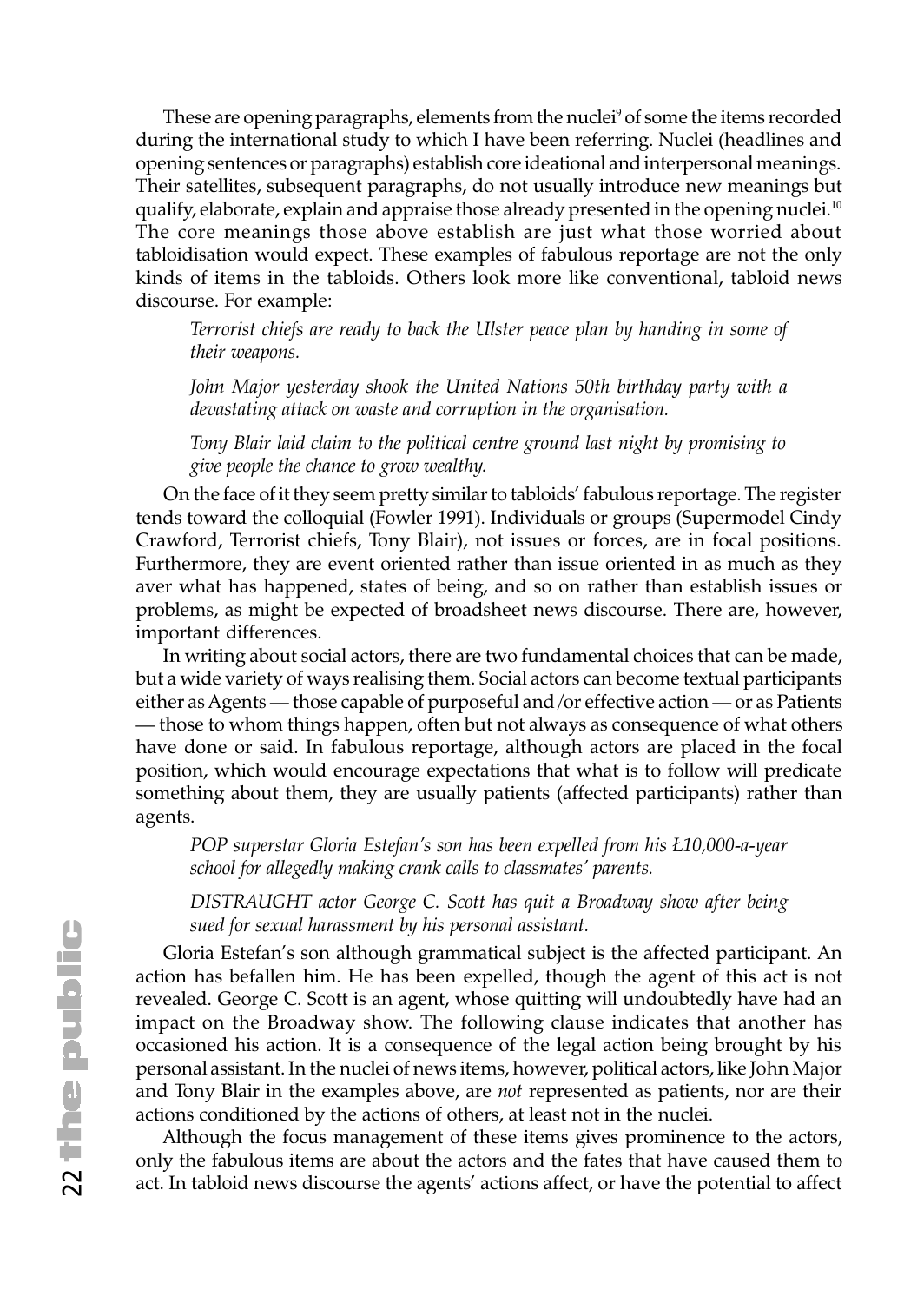others. The action is not oriented to or on them, as it often is with the participants in fabulous reportage, and subsequent elaboration refers to the actions, their consequences or responses to them.

A further difference occurs with the action itself. In tabloid news discourse agents are more likely to be "sayers," that is to be involved in some kind of speech act. When they are, however, there is tendency to transform the speech verbs into material action. So, Tony Blair did not claim, but laid claim to the centre ground, and John Major did not "attack" the UN, but shook it with a devastating attack. Speech act verbs are frequently nominalised and occur after a material action. The "personalities" of fabulous reportage are considerably less likely to be involved in speech acts. In the examples so far only one is namely, Supermodel Cindy Crawford who ordered a prop's man to write out lines. Instead, material action, processes and states of being are much more likely in the nuclei of fabulous reportage.

There are discernible rhetorical patterns to the way each type of item introduces the actors. Van Leeuwen (1996) has proposed that "social actors can be represented either in terms of their unique identity, by being nominated, or in terms of identities and functions they share with others (categorised)" (1996, 52). The evidence suggests that social actors who hold senior public office, and who are represented as agents, are usually nominated and categorised in the course of being introduced and when having quotes attributed to them. It is noteworthy, therefore, that both John Major and Tony Blair are (familiarly) represented without categorisation. Only a handful of political figures are introduced in this way, usually Prime Ministers in domestic news and Bill Clinton and Boris Yeltsin in international news. So, the default form of introduction includes nomination and categorisation. For the majority of political actors, variation occurs only in the ordering of the attribution. In some contexts the nomination can occur initially, while in others the categorisation does.

There are certainly differences between the ways in which actors are introduced in tabloid news discourse and in its fabulous reportage. It is not the case, however, that the latter makes use of only "personalised" introductions. Again introductions normally employ both a nominal and a categorical element, but the latter usually proceeds the former. The categorical element is also more elaborately constructed, and rarely includes only an "occupational" element, as in the introductions of political and business actors. In fabulous reportage the occupational element is a field of activity (Golf ace Nick Faldo, HOLLYWOOD honey Michelle Pfeiffer) or a programme or film (Baywatch dream girl Gena Lee Nolin) with which the named individual is associated. The chain of belonging set up here reverses those in the broadsheet press moving as they do from the general to the particular, rather than the other way round (as in Magnetti Marelli, a unit of Fiat of Italy). They can also include references to "personal" physical attributes such as outstanding appearance (Busty Elizabeth Berkley, Screen pin-up Keanu Reeves, Gladiator's beauty Ulrika Jonsson ... the 28 year old Swedish stunner). Unlike news discourse (broadsheet or tabloid), they very rarely contain a "national" element (Paraguay's President Juan Carlos Wasmoy, Danone, the French food giant). Fabulous reportage is not a "nationalising" discourse.<sup>11</sup> Finally the categorical element establishes their exceptional standing, their extra-ordinariness. These are not just models or even stars, but supermodels and superstars. Few of them are at all like us. What the item on George C. Scott's actions also illustrate is that when fabulous reportage is concerned with misfortune an emotional condition can also be included in the categorical element.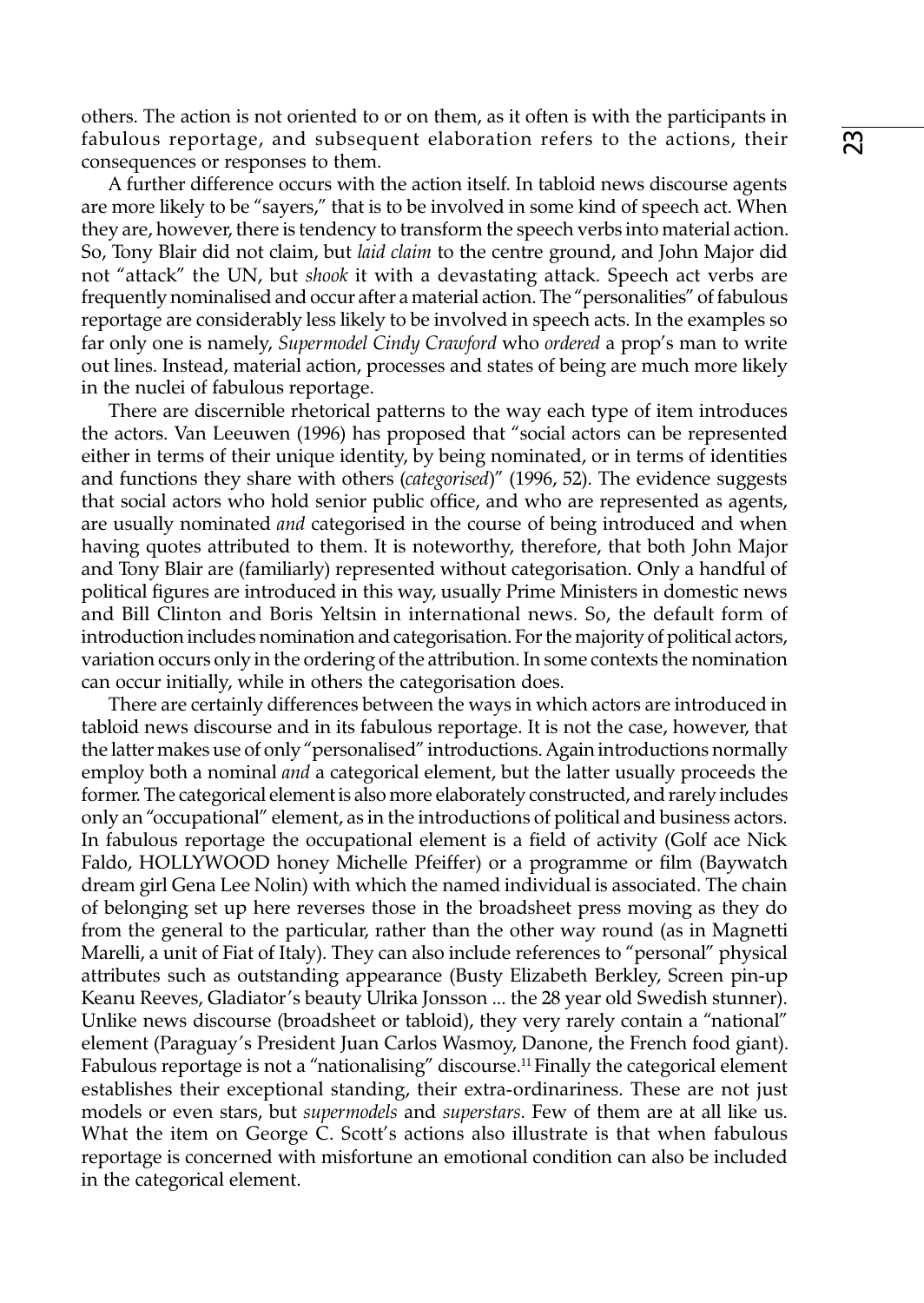On the matter of explanation, the two types are quite similar. But the first point to note is that in both cases we are dealing with expository and explanatory discourse. The majority of the nuclei do not merely assert that some action has been taken or that some state exists, they usually also say why or how, either by means of adverbial clauses or phrases or by using deictic terms as logical rather than temporal markers. Cindy Crawford's order was issued *after* the prop's man teased her, implying that she ordered him to do the lines because he had teased her. The use of "after" establishes a temporal and a logical (cause-and-effect) sequence. How did John Major "shake" the UN's birthday party? He did so "with a devastating attack on waste and corruption in the organisation." And, Tony Blair effected his claim by promising to give people the chance to grow wealthy. In both types, explanation of the initially asserted outcomes in the nuclei does not amount to "reflection on the social and political structure" (Sparks 1992, 41), nor is there usually anything to suggest that subsequent elaboration of the explanation will go that far. These are altogether more immediate, circumstantial explanations, but not because they are dealing with "trivial" affairs.

They are perhaps so because they not only function as explanations of the initially averred action, but also as justifications for the averring. Most of us have no means of knowing what Tony Blair did "last night," except by way of what he is asserted to have done by such reports. The reference to what he has promised in the above example is also an assertion, but the use of "by" makes the initial assertion about claiming the middle ground seem felicitously objective — if we make a number of other assumptions about the nature of British political cultures. Perhaps, then, the containment of ideational explanation is over determined by the construction of textual meaning. In other words the need to appear "truthful" or "objective" takes priority over explanation.

## News Discourse in the Tabloids and Broadsheets

If there is, then a case for considering fabulous reportage as distinct from tabloid news discourse, how does the latter relate to broadsheet news discourse? Are they too distinctive of one another? There are differences, but they do not seem fundamental ones.

Earlier this year, the British press reported statements by the Home Secretary about arrangements for Freemasons in the criminal justice system to register their membership. A Home Office press release on the statements was circulated on 17 February 1998, and the stories developed from it appeared on the following morning. For this exercise I have selected for analysis just the nuclei of the coverage from the daily broadsheets and from the arch tabloid, The Sun.

The Sun's reporting coverage was shortest of all, but in fact presented it twice. It first appeared on the top left-hand corner of page four, and at the end of it, readers were directed to page six to find "20 reasons why you don't want to be a mason," and to the paper's editorial column. Page six was a full-page spread of several elements. An introductory piece reproduced some of what had been written on page four. There was a column of passport sized portraits of prominent Masons (Prince Phillip, Bob Monkhouse, Oscar Wilde, Buzz Aldrin, and the Duke of Kent), and at the bottom of the page an invitation to readers to call in to say what they thought of the proposed register. The overall coverage by the Sun was therefore more extensive. It also included an interactive element absent from the broadsheets.

The following are the nuclei, the headlines and opening paragraphs, each paper published: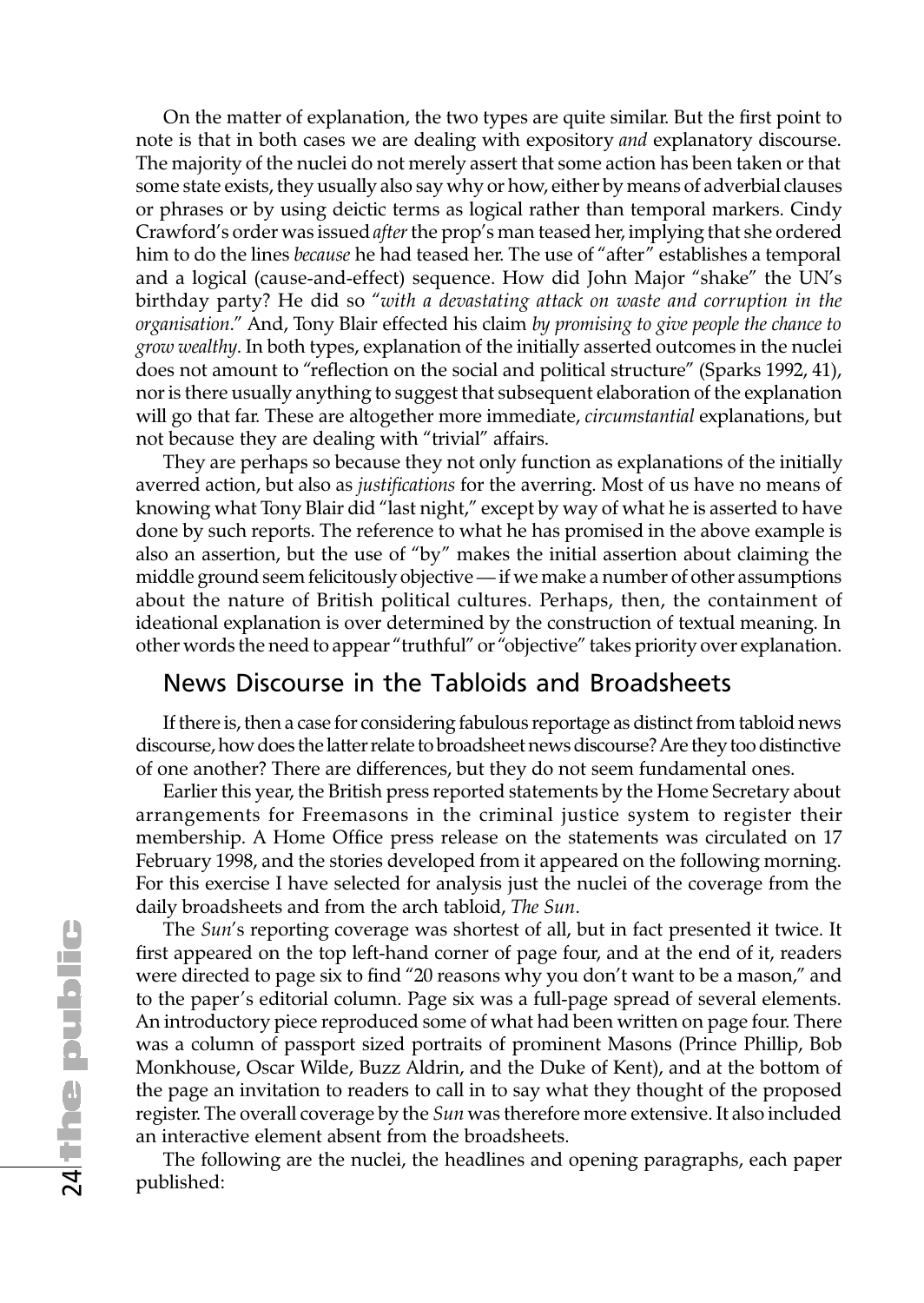| Release     | New recruits to the police, probation and prison services, as well as magistrates, judges<br>and crown prosecutors will be required to register their membership of the Freemasons,<br>announced Home Secretary, Jack Straw today. (341 words in total)                                                                                                       |
|-------------|---------------------------------------------------------------------------------------------------------------------------------------------------------------------------------------------------------------------------------------------------------------------------------------------------------------------------------------------------------------|
| FT          | Masons urged to reveal judiciary members<br>Freemasons in England and Wales were yesterday challenged by the government to cast<br>aside their traditional secrecy and release the names of members working in the criminal<br>justice system. (332)                                                                                                          |
| Guardian    | Straw tells secret society to name members working in criminal justice system or<br>face legal moves.<br>Freemasons get ultimatum<br>The Freemasons are to be challenged by the Home Secretary, Jack Straw, to hand<br>over the names of members who are judges, magistrates or police officers or face legal<br>moves to make registration compulsory. (552) |
| Independent | Masons escape forced exposure<br>New recruits to the police, magistrates, prison and the Crown Prosecution Service will<br>have to declare whether they are Freemasons in future, but most workers in the<br>criminal justice system, particularly judges, are expected to escape compulsory<br>rogistration (500)                                            |

|              | registration. (590)                                                                                                                                                                                                                                                     |
|--------------|-------------------------------------------------------------------------------------------------------------------------------------------------------------------------------------------------------------------------------------------------------------------------|
| Sun          | Straw to make Masons own up<br>Judges, police and magistrates will be forced to reveal if they are freemasons under plans<br>by Home Secretary Jack Straw. (162)                                                                                                        |
| Telegraph    | Judges must declare masonic link<br>Judges, magistrates and police officers will in future have to declare whether they<br>are freemasons, Jack Straw announced yesterday. (560)                                                                                        |
| <b>Times</b> | Straw to publish list of Masons joining police and judiciary<br>New recruits to the judiciary and police service will have to disclose their Freemasonry<br>membership for the first time under government plans to end secrecy surrounding<br>Masonic influence. (904) |

Home Office Police and Judiciary to have a list of Freemasons — says Straw

The first thing to note is that the core meanings established by the Sun's nucleus are not out of line with those established by most of the other broadsheet nuclei. Much the same participants are involved (see Table 6), the represented relations between them are much the same, as are the ideational meanings. There is, moreover, a high incidence of common "once-only" lexical items, which, as Johnson (1997) has proposed is strong evidence that particular texts are of a set. Just over  $40\%$  of the *Sun's* onceonly vocabulary in its report is also found in at least one of the broadsheets. There are some differences, which are mainly to do with the reporting actions of the writing, but its report is indeed in the same ideational ballpark as the broadsheets' reports.

The headline component of the *Sun's* nucleus is similar to those of the *Times* and the *Guardian* in both composition and meaning, inasmuch as *Straw* is identified as the agent of the action in each. It differs in being more explicit about the participants who will be affected by his materialised obligation. Its selection of to make, rather than to compel or oblige, is only partly done to appear more colloquial, for it also carries associations of doing. It is also more explicit in proposing that the affected participants, the Masons, have something to own up to. The headlines in the FT and Telegraph are, perhaps, more coy on this matter with their use of the verbs reveal and declare.

The clarity of the Sun's headline contrasts with the ambiguity of the HO release's - Police and Judiciary to have a list of Freemasons - says Straw. By using the infinitive form, to have, the headline puts the matter beyond any doubt. Want it or not, they will have the list. If there is any measure of uncertainty it is about when they will. The  $Sun's$  headline is in this respect similarly ambiguous. There is further ambiguity in the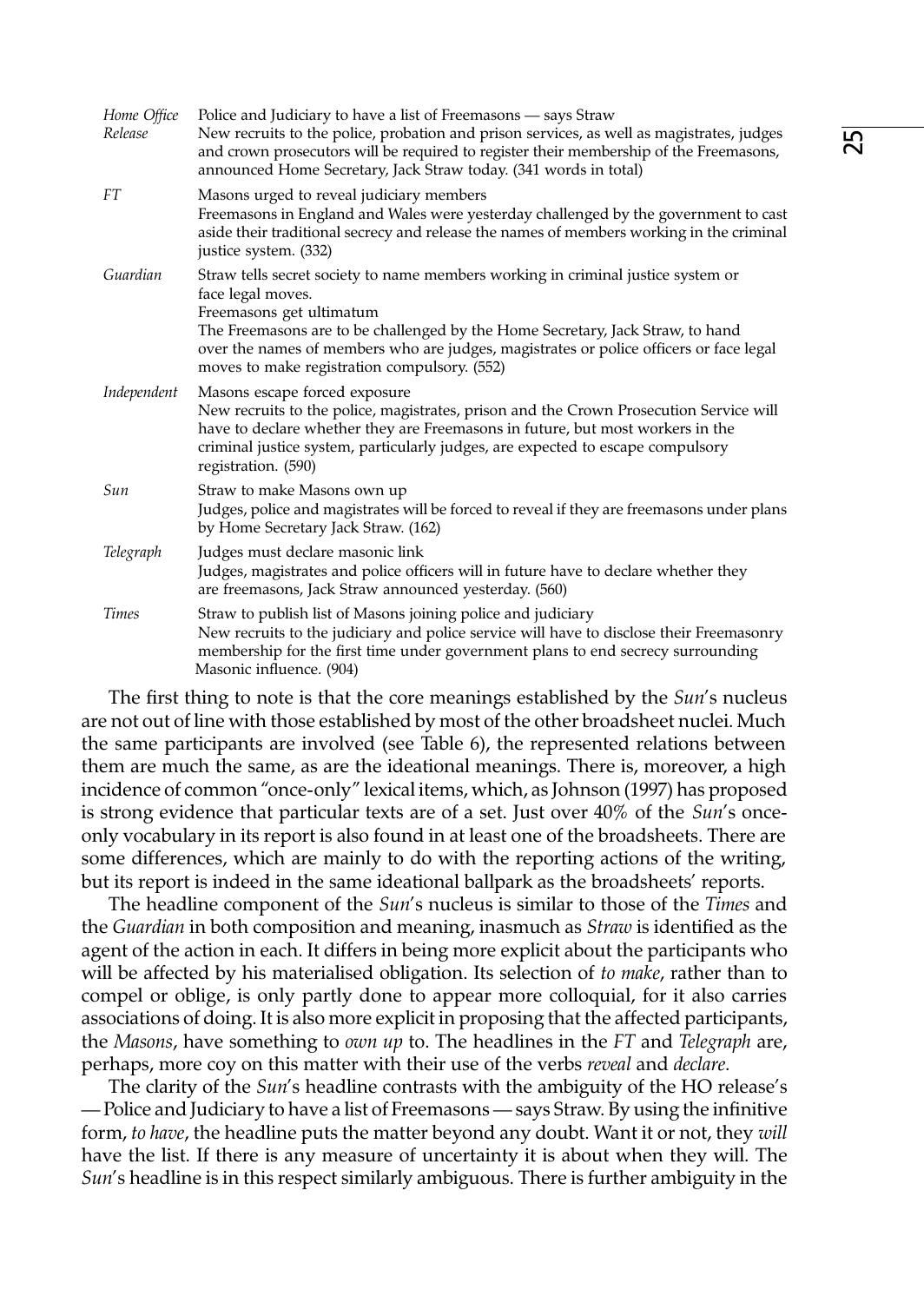HO headline, however, one which the Sun's does resolve. The use of to have could be read to propose that a list of Freemasons be *given to* or *turned over* to the police and judiciary. Assuming we are not already familiar with the context, this seems a perfectly plausible reading, more likely perhaps than that members of the police and judiciary who are masons are to appear on a list. It seems so largely because of accumulated assumptions about the roles of the police, one of which is to receive information about groups under some kind of suspicion. If this reading were made, it would cast the Freemasons in a suspicious light, although not the police and judiciary who would be the recipients of the list.

| Actors            | Home<br>Office | Financial<br>Times | Guardian | Indepen<br>-dent | Sun | Telegraph Times |   |
|-------------------|----------------|--------------------|----------|------------------|-----|-----------------|---|
| New recruits      | X              |                    |          | X                |     |                 | X |
| Police service/   | X              |                    | X        | X                | X   | X               | X |
| Officers          |                |                    |          |                  |     |                 |   |
| Probation service | X              |                    |          |                  |     |                 |   |
| Prison service    | X              |                    |          | X                |     |                 |   |
| Magistrates       | Χ              |                    | X        | X                | X   | X               |   |
| Judges/Judiciary  | X              |                    | X        | X                | X   | X               | X |
| Crown prosecutors | X              |                    |          | X                |     |                 |   |
| Home Secretary    | X              |                    | X        |                  | X   |                 |   |
| Jack Straw        | X              |                    | X        |                  | X   | X               |   |
| Government        |                | X                  |          |                  |     |                 |   |
| Freemasons        |                | X                  | X        | X                | X   |                 |   |
| Members in CJS    |                | Χ                  |          |                  |     |                 |   |
| Workers in CJS    |                |                    |          | X                |     |                 |   |

#### Table 6: Participants

Though it resolves this potential ambiguity, the Sun's headline may not be accurate, not if the Independent's is accurate. If a headline stands out, it is the Independent's, that promises the elaboration of just how Masons escape forced exposure. While the other items refer to this theme in their satellite paragraphs no other paper elevated it to its nucleus. This headline raises questions about the accuracy of other nuclei, because its proposition is contrary to the core propositions made by them. It was formed from information in the release that the Home Secretary "will write formally to the Grand Lodge requesting their members who are already working in these professions to join a voluntary register." Only in the third paragraph of its report does it observe that "a compulsory system for all will come in if large numbers fail to own up." The Sun was not alone, however, in transforming a "request" to join a "voluntary register" into an obligation to do so.

The *Sun's* headline proposition becomes in the opening sentence that categories of legal employees will be forced to reveal whether or not they are Freemasons. This is close to those of the Telegraph, the Times, and the first part of the Independent's, wherein the same or similar categories of legal employee will have to declare/disclose whether they are Freemasons. The use of verbal groups that include the modal auxiliaries will, be and have with the to-form indicate that they are under some, as yet unspecified, obligation to undertake these actions. Indeed, Sinclair (1972) suggests that the to be + to-form carries the meaning of a very strict order. This would imply that the obligation couldn't be taken lightly. The *Independent's* nucleus also includes a challenge, however,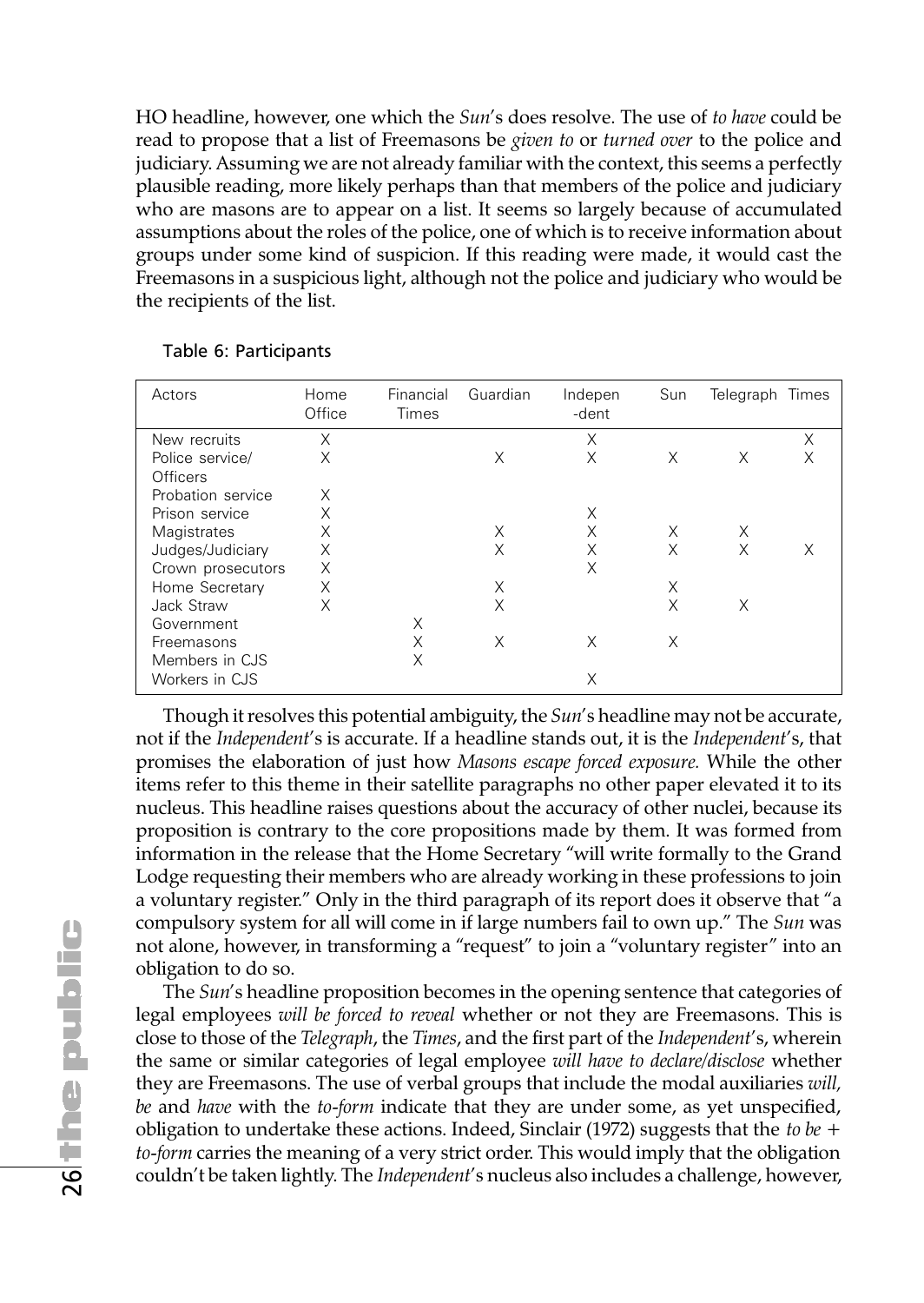which is marked with the use of *but*. The challenge echoes the headline and makes of it an expectation that modifies the compulsion of the other papers' nuclei.

All of the press nuclei embed elements of the nucleus in the HO release, and the sense that legal employees will be obliged to register their membership of the Freemasons is derived from the statement in the HO release that they will be required to register their membership. At the same time, they transform it with their references to secrecy and with the use of verbs  $-$  disclose, own up, reveal  $-$  to imply deliberate attempts at secrecy. There is no explicit mention of this is in the HO's nucleus, though there is in the immediately following paragraphs, which put the Home Secretary's remarks into context as a response to the Home Affairs Select Committee report, "Freemasonry in the Police and Judiciary." Satellite paragraphs asserted that the Home Secretary "agreed to the principal recommendation that membership to (sic) secret societies should be declarable" and that "Mr Straw said: 'Membership of secret societies such as freemasonry can raise suspicions of a lack of impartiality or objectivity. It is, therefore, important that the public knows the facts." This quote was reproduced by both the Times (paragraph 6) and the Telegraph (paragraph 4). The press, including the Sun, elevated the visibility of these references to secrecy, a theme that was not part of the release's nucleus, not part of its core information.

Apart from the transformation that occurs in the Independent, there are other similarly notable transformations in the Guardian and The Financial Times. They both elevated the theme of challenge to core information. Both nuclei open with passive clauses in which the patient (Freemasons) is given the syntactic position of subject, one normally associated with agents. The Home Secretary, Jack Straw in one and the government in the other are the agents, the doers of actions that will or have had an impact on the Freemasons (as in the Sun's). Given that professional abhors passive sentences and would certainly recommend strongly that they should not be employed in opening paragraphs (The Economist 1997; Keeble 1996), what are they doing here? What is the point of the passive transformation in these two examples?

The management of focus in these papers is similar to the  $Sun's$  in establishing Masons as affected participants and referents of the stories. Other papers introduce potential misreading by stating that new recruits...will have to disclose their Freemasonry membership (the Times), which implies all new recruits are Masons. The Guardian, FT and *Sun* avoid this potential misreading by clarifying that it is only those new recruits who are Masons that will have to register - even if they employed passives to do so.

One difference between them concerns the rhetorical management of reporting speech acts, a difference that suggests broadsheet news discourse is more issue oriented than tabloid news discourse.

One option open to writers when it comes to the "truthfulness" of averring is to transfer the averring role to another by quoting (Coulthard 1994, 4). Discourse representation (Fairclough 1992) or speech reporting can take one of three forms. Usually a distinction is drawn between direct ("But a ... spokeswoman said...'It's going to close immediately."") and indirect forms ("Mr X said the restructuring will result in the loss of 230 jobs..."). A third option — *embedded intertextuality* — occurs when attribution devices are deleted. Reporting and reported voices are distinguished to different degrees with the adoption of each, and with the third option, in the absence of access to the reported domains or to releases, there is no way of knowing what is the reporting and the reported voice.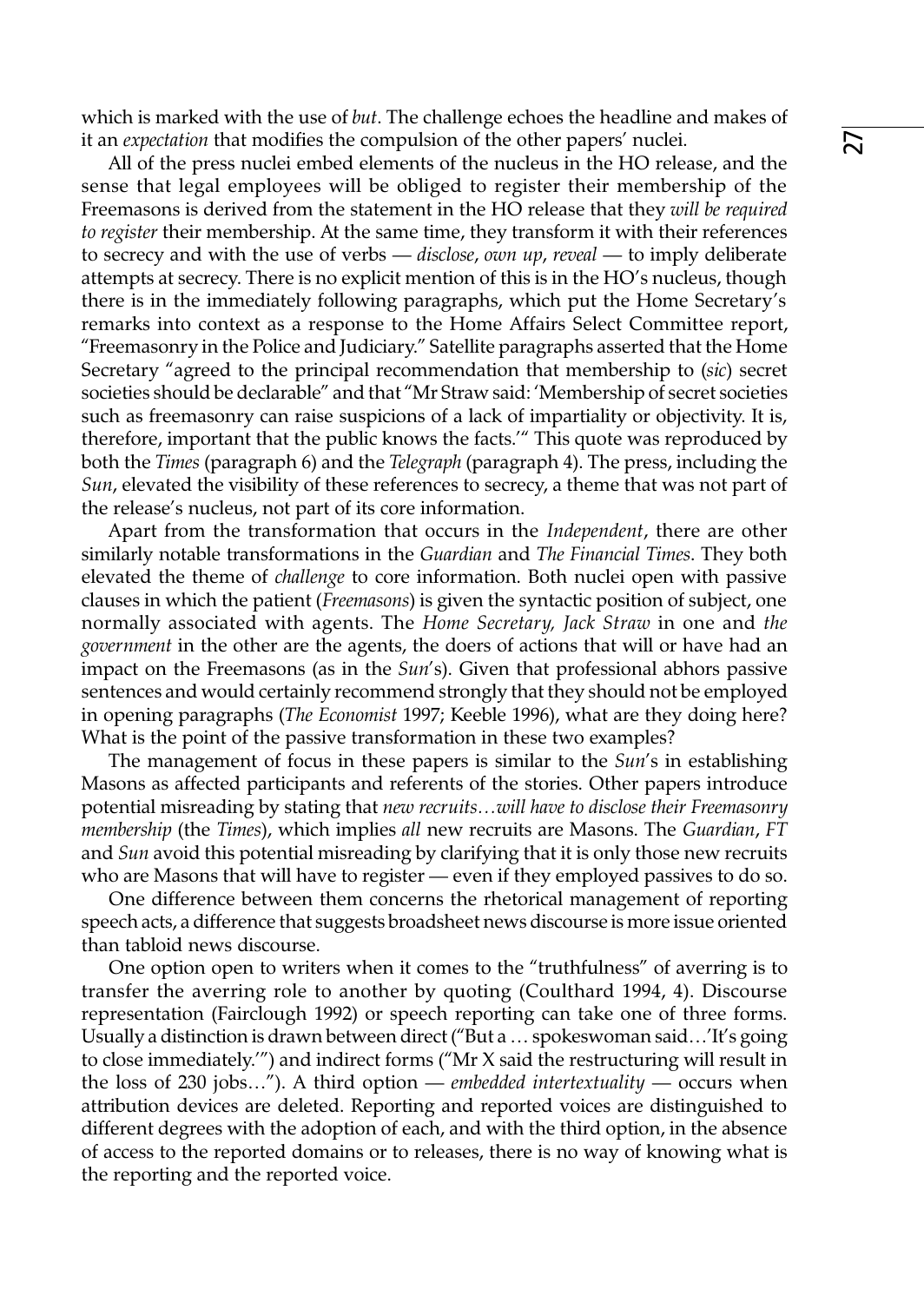Use of the direct and indirect forms enables the authorial voice to make comment upon the reported speech through the selection of speech reporting verbs. Caldas-Coulthard (1994, 1997) has usefully distinguished neutral from meta-propositional use of speech reporting verbs. Unmarked or neutral forms of speech reporting verbs include said, told, asked, inquired, replied, and answered. Commenting on the use of said from a professional point of view, Keeble has observed that it "is most commonly used to convey attribution. It is short, neutral and for these reasons is rapidly read over" (Keeble 1995, 81). While constant use would be, Keeble has advised that alternatives need to be used carefully because of the specific meanings they can engage. Caldas-Coulthard refers to the above verbs as neutral too, and does so because their use gives only the literal meaning (sense and reference in Austin's terms) of the speech (1997, 92), and therefore, readers may concentrate on what is reported. They need not notice the nature of the speech situation when they are used. Announced is "meta-propositional" in that it glosses and inflects the speech (or observational) act. It draws attention to the nature of the speech situation and makes explicit the illocutionary force of the quote (1997, 92).

Tabloid news discourse does employ something of the repertoire that Caldas-Coulthard has isolated, but it does so more sparingly than broadsheet news. Textual analysis of nuclei in the international study mentioned above revealed extensive broadsheet use of such verbs, and noted that while assertive (agreed, alleged, approved) and directive verbs (rejected, refused, ruled, warned) were extensively used with political items, they did not occur with economic (business and finance) topics. On economic topics announced was, by a good margin, the most frequent. Apart from said, hardly any others were found for the tabloid press. This is, I think, largely for the reason that there is a tendency in tabloid news discourse to nominalise and materialise speech reporting. Where it would have *laid claim*, broadsheet news would have *claimed*. Where it would have to make, broadsheet discourse would have to oblige or challenged.

### **Conclusions**

Since I have presented a fairly limited amount of evidence I do not wish to make disproportionate claims by way of conclusion. What I hope to have done here, however, is provide enough of an evidenced argument to cause us to look again at some of the ways we have analytically represented news discourses, and at the ways in which we have accounted for recent development. On this last question I cannot see that socalled "classical" news discourse has been "tabloidised" to anything like the extent feared. Moreover, I would think it worth pursuing further just to what degree news discourse in tabloid outlets has been "tabloidised." The growth of other types of journalism has probably broadened the range of options available, but has not necessarily transformed still less vulgarised classical news discourse.

Both broadsheet and tabloid versions of news discourse are explanatory. Neither settles for simply making sense. As I suggested, both versions are more concerned with circumstantial explanations. They most often work with dictionary and directory forms of knowledge  $-$  "descriptive categories (what is), their interrelations and integrations in the form of causal-analytical attributions" (Sackmann 1991, 35). Neither are strangers to causal-normative attributions - recipe knowledge on how things should work well, or to axiomatic knowledge, "ultimate," "totalising" knowledge often delivered as nuggets of wisdom, especially in tabloid news discourse. It should not be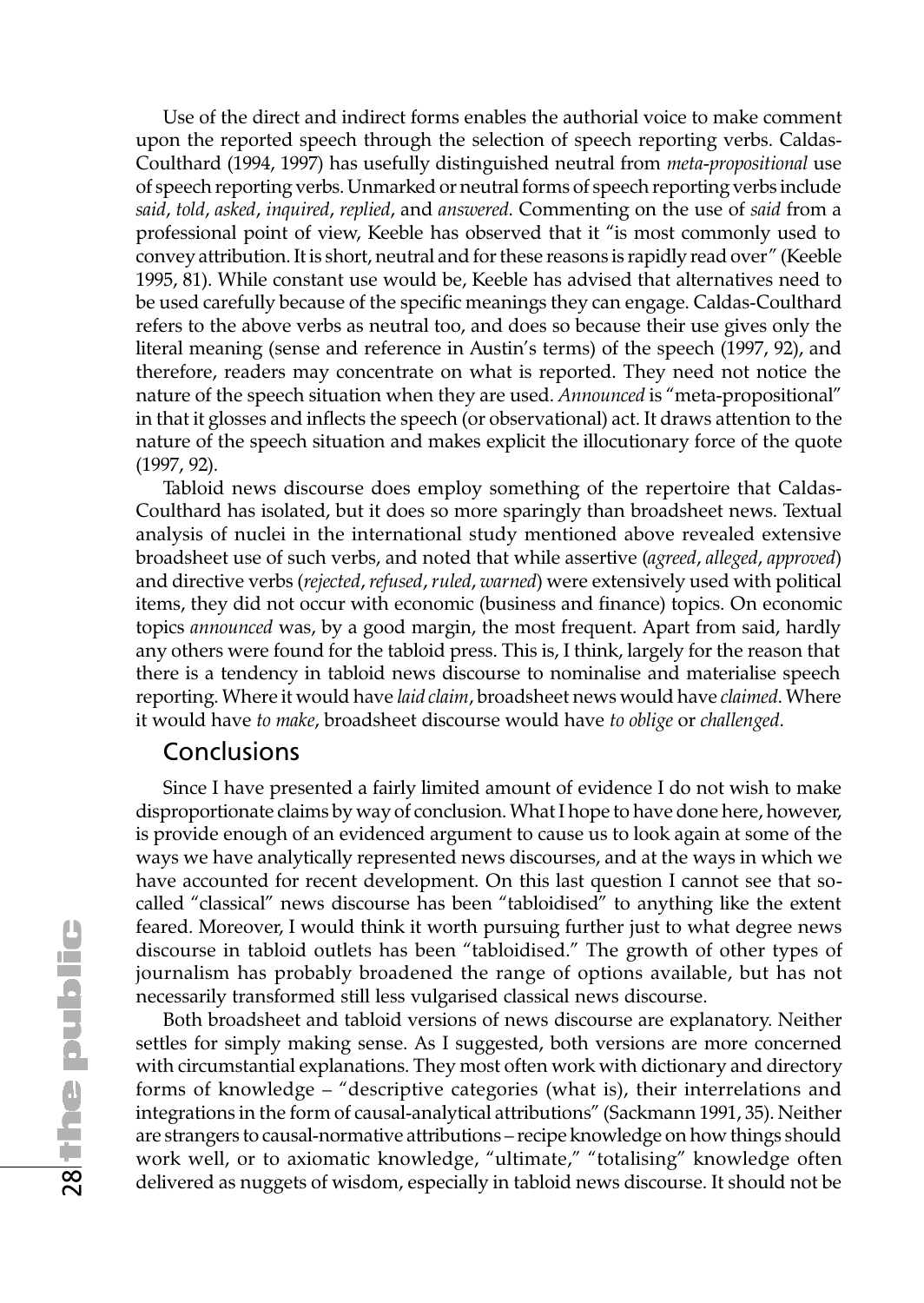surprising that it is selective, contentious or problematic. Which explanation is not? But who reading this, who also read the  $Sun's$  report of the proposal to register Freemasons, took up its offer to let it know what they thought of the matter?

There are explanatory problems with classical news discourse, which do not stem, in my view, from its supposed populism, but rather from its ingrained pursuit of objectivity, which [a] has systemic preference over explanation and [b] binds it to an ideational mainstream that is in a state of flux. Because of [b], news discourse still lapses into "nationalism." It depicts international relations with realist assumptions about them that "the most important actors in world politics are territorially organised entities" (Keohane 1989, 38), that is nation states, which appear to behave as actors unified by rational intention. Fabulous reportage is less frequently a nationalising discourse. Its dependent relationship with entertainment means that it is often indifferent to national belonging, and that it more frequently occupies a cosmopolitan space than news discourse. Perhaps then we should also look again at the ways in which news discourse is being "internationalised."

### Notes:

1. Longacre (1983) distinguishes four types of prose discourse: narrative, expository, hortatory and procedural. The fundamental purpose of each is different and can be expressed in terms of performative verbs: narration employs recount in its notional structure, procedural discourse employs prescribe, expository explain, and hortatory discourse employs propose, suggest, urge or command (1983, 12).

2. It was probably Richard Hoggart who opened the way to viewing what is now termed tabloidisation as a more general phenomenon, with his suggestion that publications, which aimed to attract lower middle to middle class readers, were as trivial and as trivialising as those directed to working class readers were. Such publications were all the worse, in his view, because of the intellectual smugness, spiritual chauvinism and a cocktail-party polish which he detected in them (1957, 244-2455).

3. Writing about this press, which he characterised as "the school in which the Chartist schoolmaster taught" (1974, 83), Harrison observed that radical publishers well knew by the 1830s that "news" and "all human life" were what sold newspapers, not just political sermonising. The adoption of such contents, had not been for commercial purposes, however. Hetherington plainly stated that his objective was "not to make money but to beat the government."

4. Those that involved action in countries other than Poland or the UK, or else actions in those countries, but by actors from locations other than Poland or the UK.

5. Between October 1995 and May 1996.

6. The prominence of the "other grouped" category merits comment. The proportions achieved by it are comparatively high, even in the British sample. The scores obtained by the "difficult to say" option for topic were just 0.8 per cent in the British case and 1.2 per cent in the Polish case, suggesting that the reason for the high scores was not topical ambiguity. Checking textually for those stories that were classified under "other" indicated that the majority was for topical categories not specified, for instance, war or crime topics.

7. The coefficients for politics and business, finance and economic (industrial / agricultural) topics were respectively 0.69, 0.71 and 0.59, that is quite high, positive values.

8. In each case, the correlation coefficients were strongly negative (politics and business, -0.76, politics and finance, -0.95, and politics and economic topics, -0.96).

9. I have taken "nucleus" and "satellite" from White (1997), whose model of the structure of hard news stories is an orbital one rather than the more usual sequential one.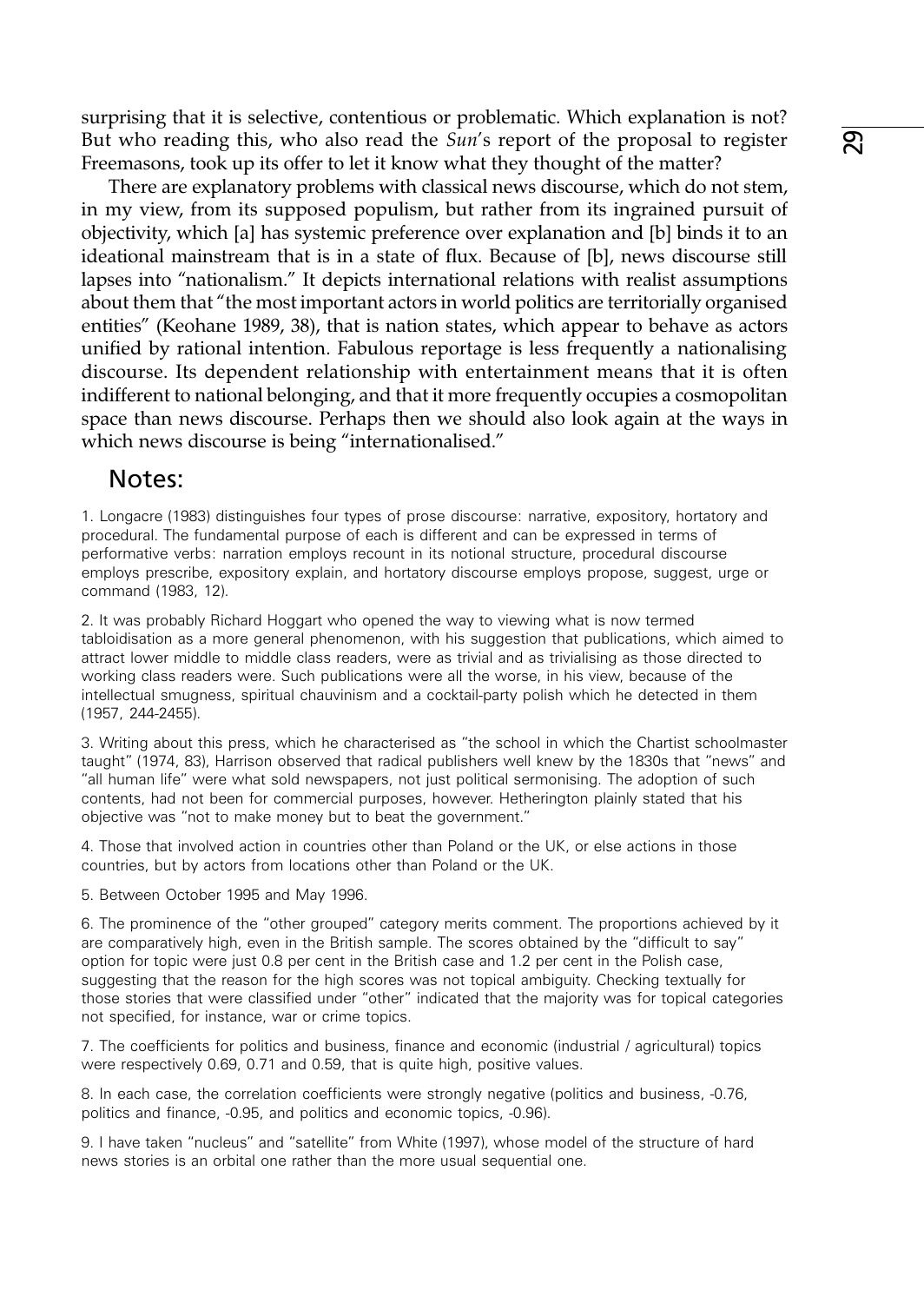10. Sub-components in White's model do not need to "link together to build a linear semantic pathway by which meaning is accumulated sequentially." Rather than building on what comes immediately before or preparing the way for what is to follow, each sub-component "reaches back to specify the headline / lead paragraph, which acts as the text's anchor point or textual centre of gravity. I think this is case only for some. Boundary segments, for instance, cannot be swapped around quite as freely as others, if at all. His model could therefore be improved by allowing for "bound" and "free" satellites.

11. This is another reason for looking again at the way in which Colin Sparks has distinguished an international press for it too has nationalising tendencies not present in fabulous reportage, which appears more cosmopolitan in its indifference to national belonging.

### References:

Bardoel, Jo. 1996. Beyond Journalism. European Journal of Communication 11, 3, 283-302.

- Blumler, Jay G. 1992. News Media in Flux: An Analytical Afterword. Journal of Communication 42, 3, 100-108.
- Caldas-Coulthard, Carmen. 1994. On Reporting Reporting: The Representation of Speech in Factual and Factional Narratives. In M. Coulthard (ed.), Advances in Written Text Analysis, 295-308. London: Routledge.
- Caldas-Coulthard, Carmen. 1997. News as Social Practice. Santa Catarina: Universidade de Sanata Catarina.

Coulthard, Malcolm. 1994. On Analysing and Evaluating Written Text. In M. Coulthard (ed.), Advances in Written Text Analysis, 1-11. London: Routledge.

Connell, Ian, Dariusz Galasinski, and Jacek Kolodziej. 1996. Following the West? A Comparative Analysis of Polish and British Press. Krakow: Press Research Center.

Connell, Ian. 1992. Personalities in the Popular Media. In P. Dahlgren and C. Sparks (eds.) Journalism and Popular Culture.  $64 - 83$ . London: Sage.

Curran, James and Cilin Sparks. 1991. Press and Popular Culture. Media, Culture and Society.  $13.215 - 237.$ 

Economist, The. 1997. Style Guide. London. Profile Books.

Fairclough, Norman. 1992. Discourse and Social Change. Cambridge: Polity Press.

- Eide, Martin. 1997. A New Kind of Newspaper? Understanding a popularisation press. Media, Culture & Society 19, 173 - 182.
- Eggins, Suzanne, Martin, J. R. 1997. Genres and Registers of Discourse. In T. A. van Dijk (ed.) Discourse as Structure and Process, 230 - 256. London: Sage.
- Fowler, Roger. 1991. *Language in the News.* Routledge: London.
- Franklin, Bob. 1997. Newszak and News Media. London: Arnold.
- Harrison, Stanley. 1974. Poor Man's Guardians. Lodnon: Lawrence & Wishart.
- Hoggart, Richard, 1957. The Uses of Literacy. Harmondsworth: Penguin.

Jacobs, Ronald, N. 1996. Producing the News, Producing the Crisis: Narrativity, Television News Work. Media, Culture & Society 18, 373 - 397.

- Johnson, Alison. 1997. Textual Kidnapping a Case of Plagiarism Among Three Student Texts? Forensic Linguistics 4, 2, 210 - 225.
- Keeble, Richard. 1995. The Newspapers Handbook. London: Routledge.

Keohane, R. O. 1989. International Institutions and State Power. London: Westview.

- Longacre, R. E. 1983. The Grammar of Discourse. New York: Plenum.
- Murdock, Graham. 1992. Citizens, Consumers and Public Culture. In M. Skormand and K.C. Schroder (eds.), Media Cultures: Reappraising Transnational Media. 17 - 41. London: Routledge.
- Sinclair, John McH. 1972. A Course in Spoken English. Lodnon: Oxford University Press.
- Smith, Anthony. 1978. The Politics of Information. London: Macmillan Press.
- Sparks, Colin. 1992. Popular Journalism: Theories and Practice. In P. Dahlgren and C. Sparks (eds.) Journalism and Popular Culture. 24 - 44. London: Sage.